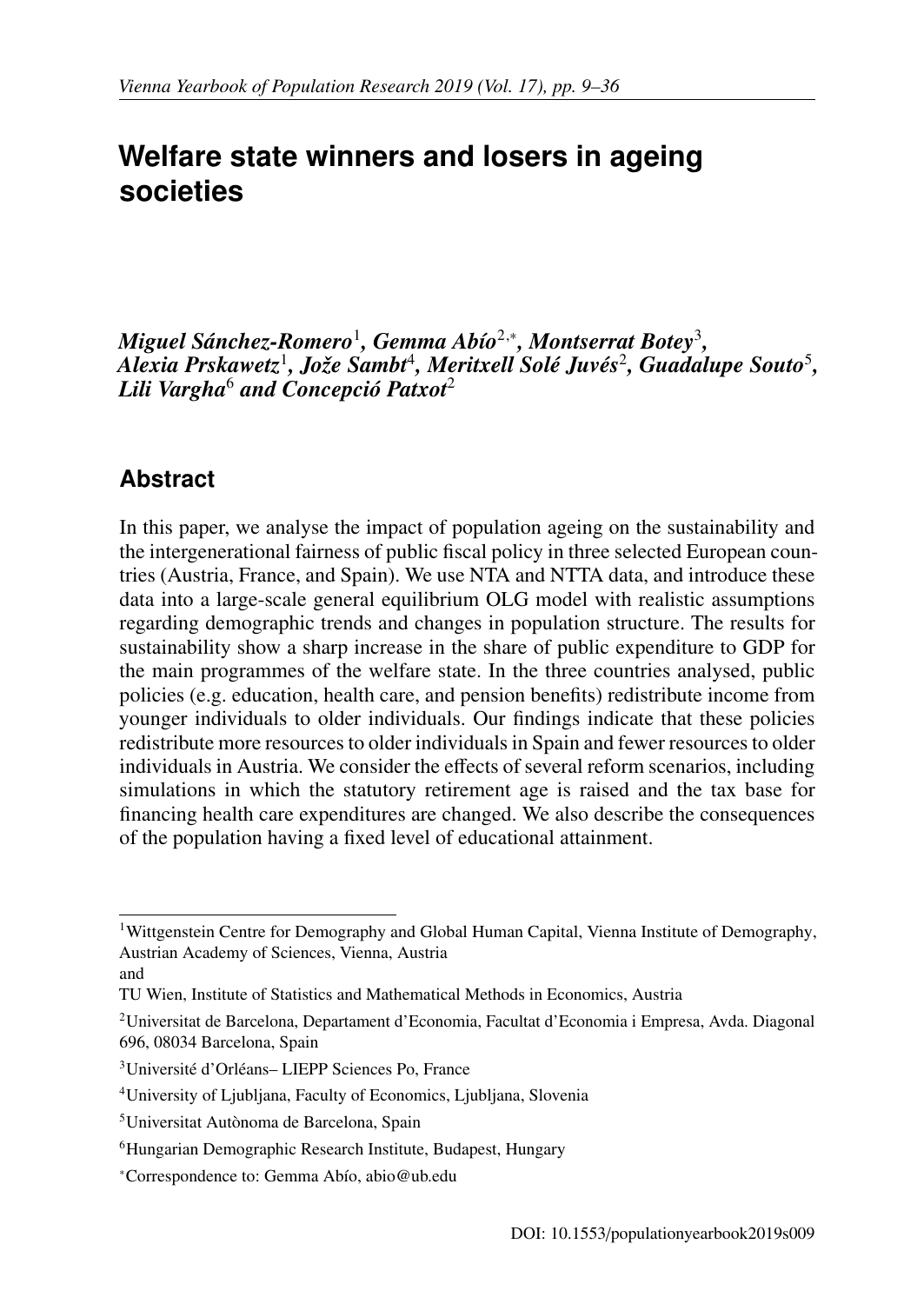## **1 Introduction**

It is widely acknowledged that population ageing poses a challenge to the welfare state by exerting severe fiscal pressure on its sustainability. Indeed, the age composition of the population directly affects the three main pillars of the welfare state: namely, pensions, education, and health. Over the course of the 20th century, European countries have introduced public pension systems that mainly operate on a pay-as-you-go (PAYG) basis, and that are financed through social contributions. Meanwhile, public education systems are mostly financed through general taxes, usually also on a (non-explicit) PAYG basis. The financing of public health care systems varies across countries. Social security health care models are mainly financed through contributions, while national health systems tend to be financed through general taxes. However, regardless of the method used, the financing of most of these programmes is not balanced from an intertemporal point of view. Given that tax payments are concentrated at working ages whereas public benefits are received primarily at dependent ages, the rapid ageing of the European population could threaten the long-term viability of these programmes.

The Overlapping Generations Model (OLG) is a framework that can be used to investigate the impact of population changes on the sustainability of public budgets. In this model, households make their lifecycle decisions at different ages, while interacting with other agents. In this paper, we follow the accounting framework in [Bommier and Lee](#page-24-0) [\(2003\)](#page-24-0), who studied the static and dynamic properties of a productive market economy in a continuous time OLG model with a general age schedule of mortality. These authors discussed the dimensions of the sustainability accounting scheme, and examined the dynamic link between cross-sectional and longitudinal accounts. From a cohort lifecycle perspective, they measured the net contribution of each cohort to the public coffers using the present value of net expected benefits at birth. This present value is defined as the survival-weighted discounted sum of benefits received minus taxes paid at each age for each generation along its entire lifecycle. If the present value equals zero for every birth cohort, the transfer system is said to be "lifecycle balanced". From a cross-sectional perspective, they defined the population-weighted average flow of a transfer system in a given year as the sum at each age of the net benefits received from the transfer system by all individuals of that age, divided by the size of the population in the corresponding year. If the average flow is equal to zero for every year, it is said to be "population balanced"; i.e. all of the transfer system's flows aggregate to zero at any time. While this would be the case in a perfectly balanced PAYG system, the government can escape this constraint by issuing public debt or accumulating wealth. Interestingly, in a context in which the population structure is changing, intertemporal sustainability is not guaranteed, even when these two conditions are met.

An extensive list of indicators of the sustainability of a public budget can be found in the literature. [Gal and Monostori](#page-24-1) [\(2014\)](#page-24-1) distinguished between crosssectional and long-term (or intertemporal) indicators. Cross-sectional indicators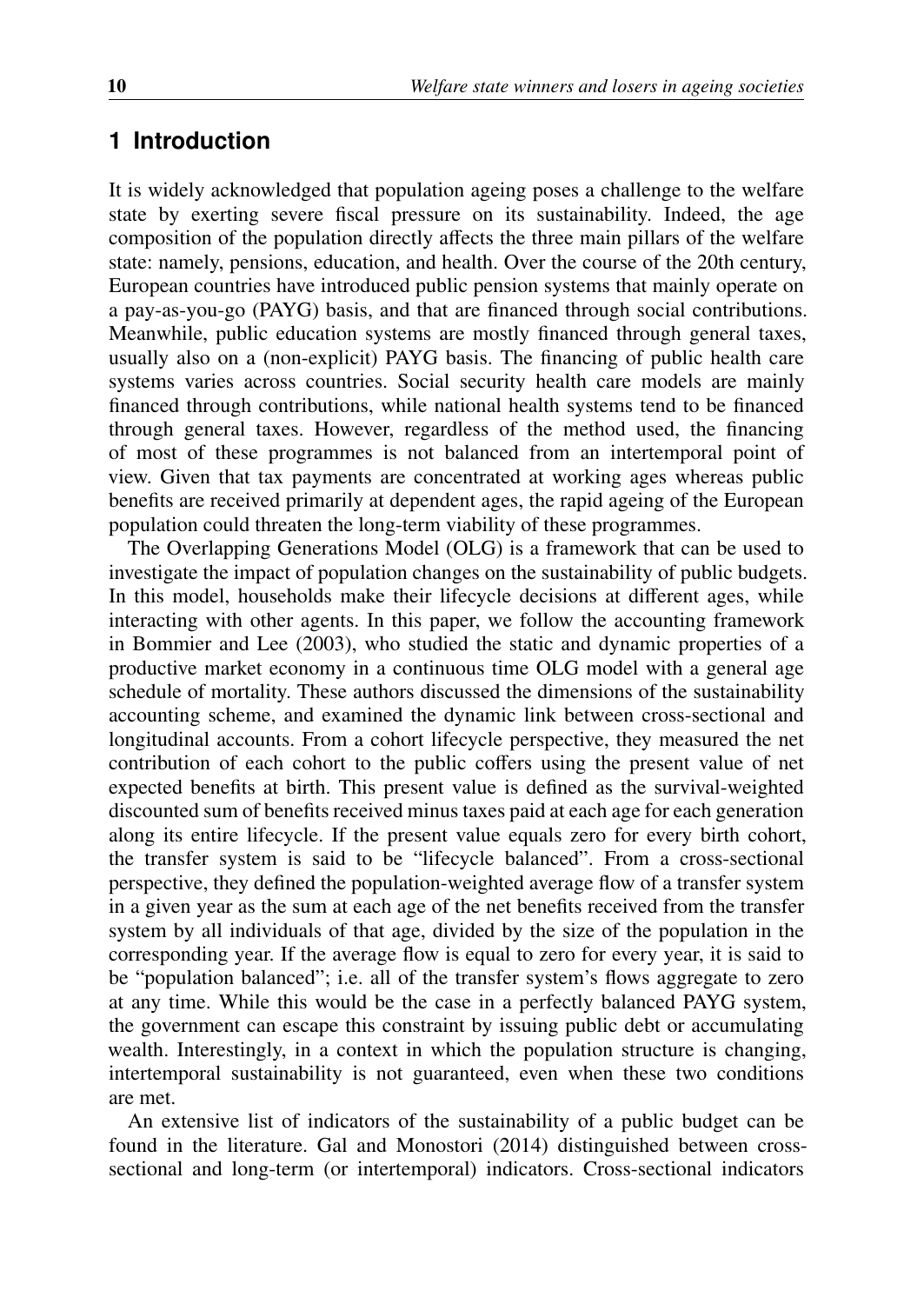refer to variables (mainly taxes and benefits) of the same year (as in the populationbalanced case mentioned above), while long-term indicators refer to variables of many periods. A measure that synthetises these two types of indicators is the intertemporal budget constraint of the government, which takes into account not only the explicit debts of the past, but the implicit (and perhaps unfunded) future compromises that affect current and future generations. A clear example of such a measure is social security wealth (debt); i.e. the implicit wealth (debt) accumulated by a PAYG pension system. When referring to the whole public budget, the sustainability gap indicator is often used. In the generational accounting literature, this indicator refers to the residual in the intertemporal budget constraint of the government; i.e. to the portion of the current plus the foreseeable debt that is not covered by foreseeable taxes.<sup>[1](#page-2-0)</sup> These kinds of indicators can then be translated into necessary tax or transfer adjustments (like the tax gap indicator).

Computing sustainability indicators requires a considerable amount of data. Fortunately, the recent development of National Transfer Accounts (NTA), which introduce the age dimension to National Accounts (NA), has significantly improved data availability [\(Lee and Mason 2011\)](#page-25-0). NTA provide age profiles (in a given year) for all the NA categories, including taxes and transfers.[2](#page-2-1) Moreover, as National Time Transfers Accounts (NTTA) incorporate time transfers, they provide a complete picture of all of the economic flows that are taking place in the economy (through both market and non-market activities) in a given year [\(Donehower 2014\)](#page-24-2). The availability of these data opens up the possibility of investigating how changes in the age structure of the population affect the sustainability of the welfare state.

[Bommier et al.](#page-24-3) [\(2010\)](#page-24-3) used the NTA data to measure the net present value of monetary transfers in a partial equilibrium framework. In this paper, we take a similar approach, using a large-scale general equilibrium OLG model based on realistic assumptions regarding demographic trends and changes in population structure. In particular, we use the model developed in Sánchez-Romero et al. [\(2017\)](#page-25-1) to derive results on the sustainability and the intergenerational fairness of public transfers in three European countries (Austria, France, and Spain). These countries differ in terms of the strength of their demographic transition, their path of development, and the generosity of their welfare state programmes.<sup>[3](#page-2-2)</sup>

In order to undertake a comprehensive sustainability analysis that includes the cohort perspective, we rely on both NTA and NTTA data. Using NTTA data allows us to consider the labour supply decision, while taking into account the cost of raising children. Specifically, we start with the historical reconstruction of past NA

<span id="page-2-0"></span>See [Bonin](#page-24-4) [\(2001\)](#page-24-4). See also [Lee et al.](#page-25-2) [\(2017\)](#page-25-2), who developed a full generational accounting method that also includes private transfers.

<span id="page-2-1"></span><sup>&</sup>lt;sup>2</sup> NTA data are available at [www.ntaccounts.org,](www.ntaccounts.org) and more data for EU countries are also available at the AGENTA EU project web page http://[www.agenta-project.eu](http://www.agenta-project.eu) and at the AGENTA Data Explorer http://[dataexplorer.wittgensteincentre.org](http://dataexplorer.wittgensteincentre.org/nta/)/nta/. For more information on the methodology, see [UN](#page-25-3) [\(2013\)](#page-25-3).

<span id="page-2-2"></span>See the Appendix for details.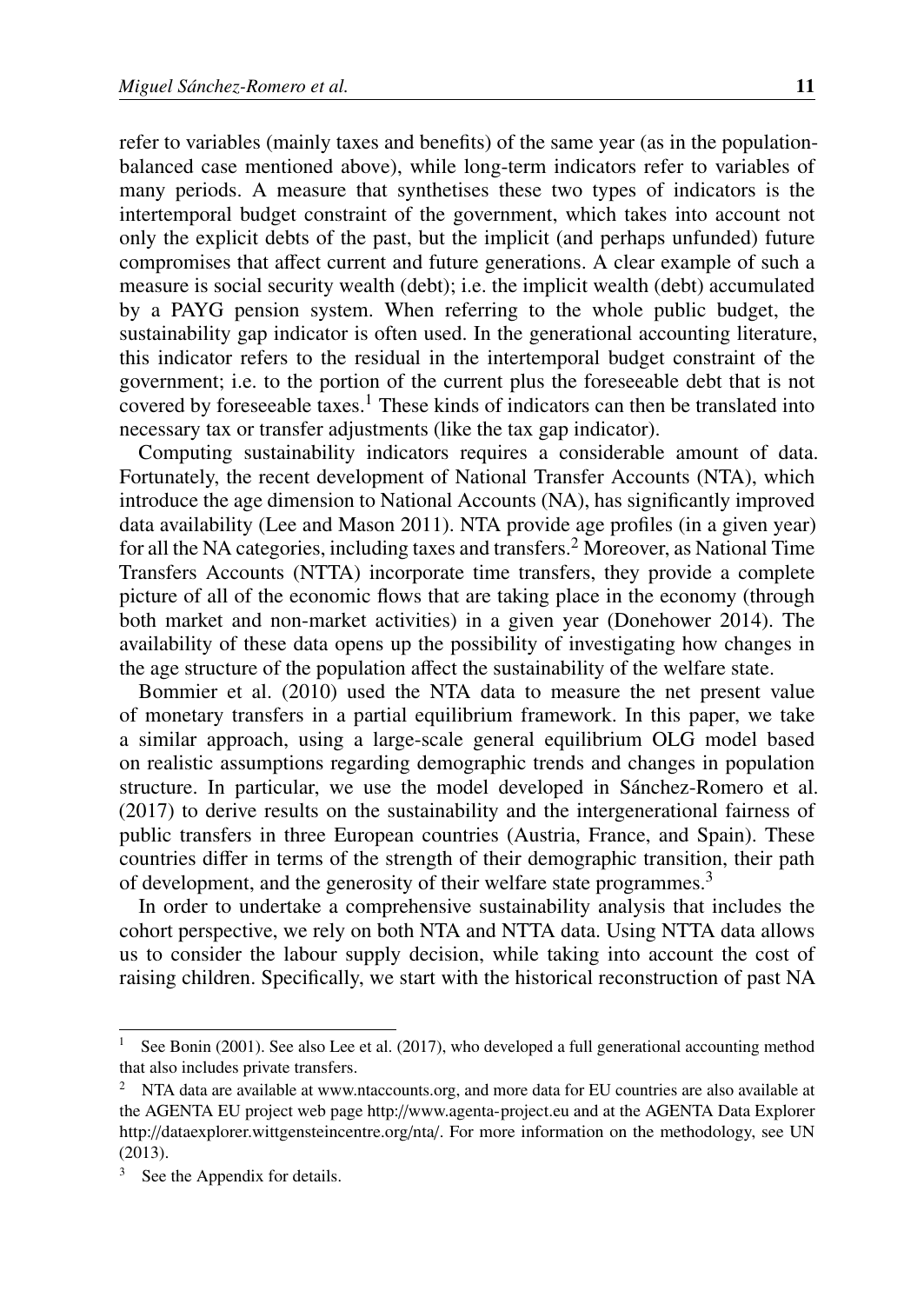data, and combine these data with the age profiles obtained from NTA and NTTA. This approach allows us to assess where past, present, and future generations are in the demographic transition process.

Interestingly, the strength of the effects of ageing on welfare state sustainability depends on a characteristic that has long been overlooked: namely, the extent to which social transfers are directed to people in the two stages of economic dependency along the lifecycle (childhood and old age). Indeed, upward transfers (from younger to older ages) suffer from lower returns as the population ages, while the opposite is the case for downward transfers (from adult to younger ages) like education. By introducing NTA age profiles, the model allows us to assess the consequences of the age composition of these social transfers.

The paper is organised as follows. Section [2](#page-3-0) briefly describes the model and presents the general trends in sustainability. Section [3](#page-8-0) is devoted to cohort analysis. The intergenerational fairness of public fiscal policy is evaluated by comparing the net contributions to public coffers of subsequent cohorts, who are affected differently by the tax adjustments that are likely to become necessary as the population structure changes. Section [4](#page-14-0) considers the effects of several reform scenarios. In particular, we simulate the impact of delaying the retirement age and the impact of modifying the tax base for health care expenditures. We also look at the effects of a shift in the educational attainment levels of the population. Finally, Section [5](#page-22-0) concludes with a final discussion.

## <span id="page-3-0"></span>**2 Sustainability of welfare state programmes**

### 2.1 The model

In the standard OLG model, individuals who differ only by age decide how to distribute their lifetime resources between consumption and savings along their lifecycle. The model we use differs from the standard model in several respects.<sup>[4](#page-3-1)</sup> It is a large-scale model<sup>[5](#page-3-2)</sup> that incorporates realistic demography<sup>[6](#page-3-3)</sup> [\(Bommier and Lee](#page-24-0) [2003\)](#page-24-0), with households consisting of an adult who may live up to a maximum of 105 years, facing mortality risk as in [Yaari](#page-25-4) [\(1965\)](#page-25-4), and having a number of dependent children. The composition of each household varies by age and across cohorts based

<span id="page-3-1"></span>Technical details are explained in Sánchez-Romero et al. [\(2017\)](#page-25-1). See also Sánchez-Romero et al. [\(2018\)](#page-25-5) for an earlier version of the model measuring the past impact of demographic dividends in Spain.

<span id="page-3-2"></span><sup>&</sup>lt;sup>5</sup> The starting point for the literature on large-scale OLG models is [Auerbach and Kotliko](#page-24-5)ff [\(1987\)](#page-24-5). Large-scale OLG models are simulations with detailed age groups, usually broken down by single years. By contrast, the models used in theoretical analysis usually simplify the lifecycle to three periods of life (childhood, adulthood, and old age).

<span id="page-3-3"></span>This expression refers to the existence of dispersion of the age at death.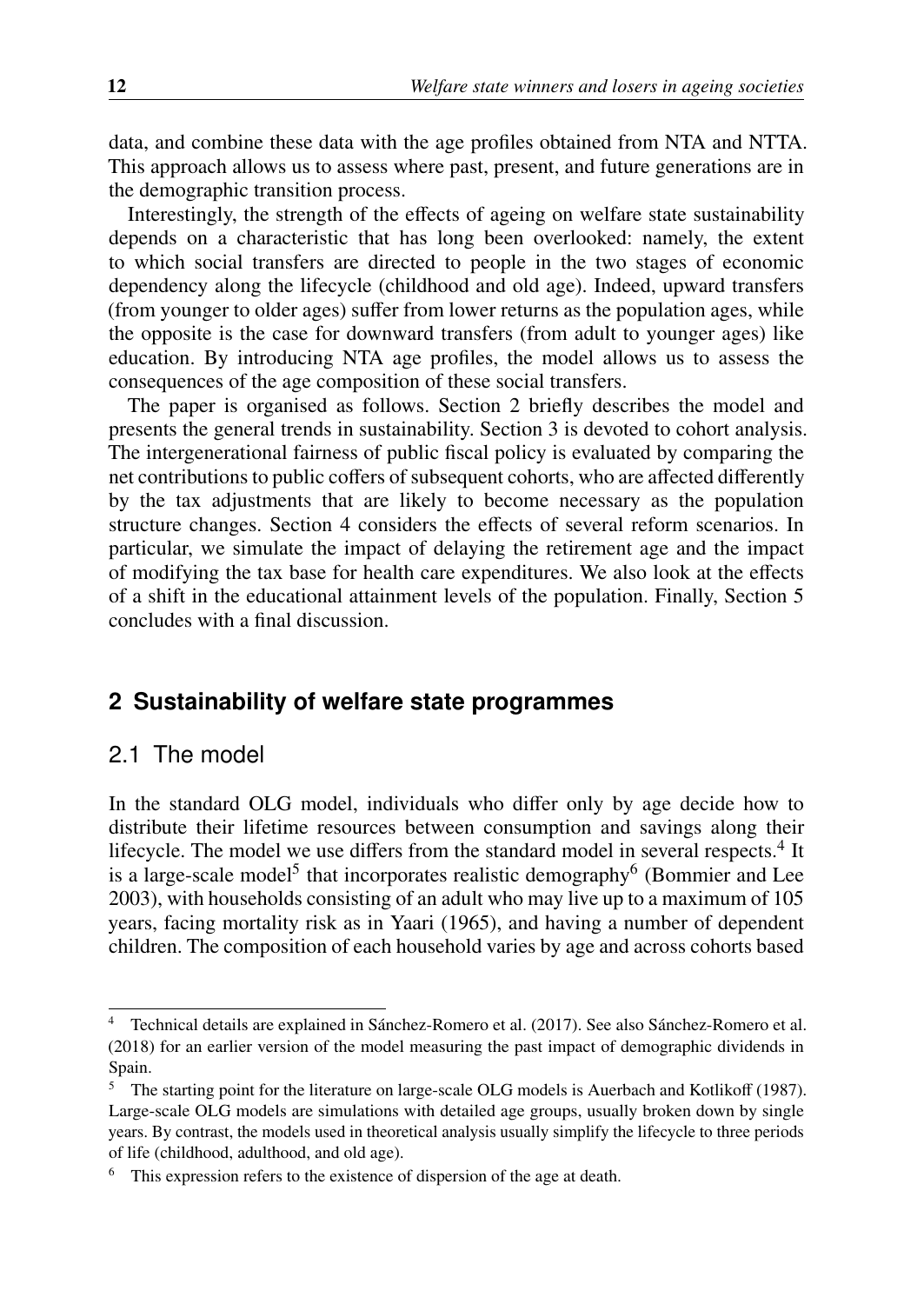on the observed and projected fertility and mortality patterns. Household heads are assumed to be heterogeneous in terms of their level of education, which is randomly assigned to each individual at birth. The level assigned is one of three ISCED levels developed by UNESCO: ISCED 0–2 (lower secondary education or less), ISCED 3–4 (upper secondary education), and ISCED 5+ (tertiary education).<sup>[7](#page-4-0)</sup> Hence, in each year, individuals differ according to their age, fertility, mortality, and educational attainment.

Individuals derive utility from consumption goods, leisure, and the time they spend taking care of their children. Consumption goods can be produced in the market (using physical and human capital as input factors) or at home (combining time and intermediate market goods). In addition to consuming home-produced and market goods, the households in our model decide how much time they spend on work (in the market and at home), on childcare, and on leisure.

The government in our model provides public education, health care, pension benefits to retirees, and other public programmes; and distributes accidental bequests to surviving individuals. Both public in-kind and in-cash transfers are financed through a balanced PAYG system via consumption taxes, capital income taxes, labour income taxes, and social contributions.

We explicitly consider not only public transfers, but family transfers to children, including time transfers. Age profiles of all transfers are taken from the NTA and the NTTA datasets (Istenic et al.  $2016$ ,  $2017$ ). Using historical NA data and NTA-NTTA profiles, the model produces a complete age-time matrix of benefits and taxes for each year and birth cohort, which we then use to develop an analysis from both a cross-sectional and a longitudinal point of view. In particular, the model allows us to trace the annual evolution of expenditures affected by the age structure of the population, while taking into account the evolution of transfers to the past, the current, and the future population. $8$  These transfers affect the tax levels that are required to balance the public budget every year. The model therefore captures the annual tax adjustments that will be needed in the future to meet the projected increase in expenditures caused by the ageing of the population. Hence, we are able to gauge the overall sustainability of the public finances by obtaining a crosssectional annual version of the tax gap indicator.

## 2.2 Cross-sectional analysis

In this section, we focus on cross-sectional sustainability indicators. In particular, we analyse the annual evolution of public benefits, which we obtain by combining

<span id="page-4-0"></span><sup>7</sup> The assignment is done in order to reproduce the observed educational distribution taken from the [Wittgenstein Centre Database](#page-25-8) [\(2015\)](#page-25-8).

<span id="page-4-1"></span><sup>&</sup>lt;sup>8</sup> Population projections are derived to replicate those used by the Ageing Working Group of the European Commission coming from EUROSTAT. See [Sanchez-Romero et al.](#page-25-1) [\(2017\)](#page-25-1). Figure [A.2](#page-26-0) in the ´ Appendix shows the resulting evolution of the dependency ratio.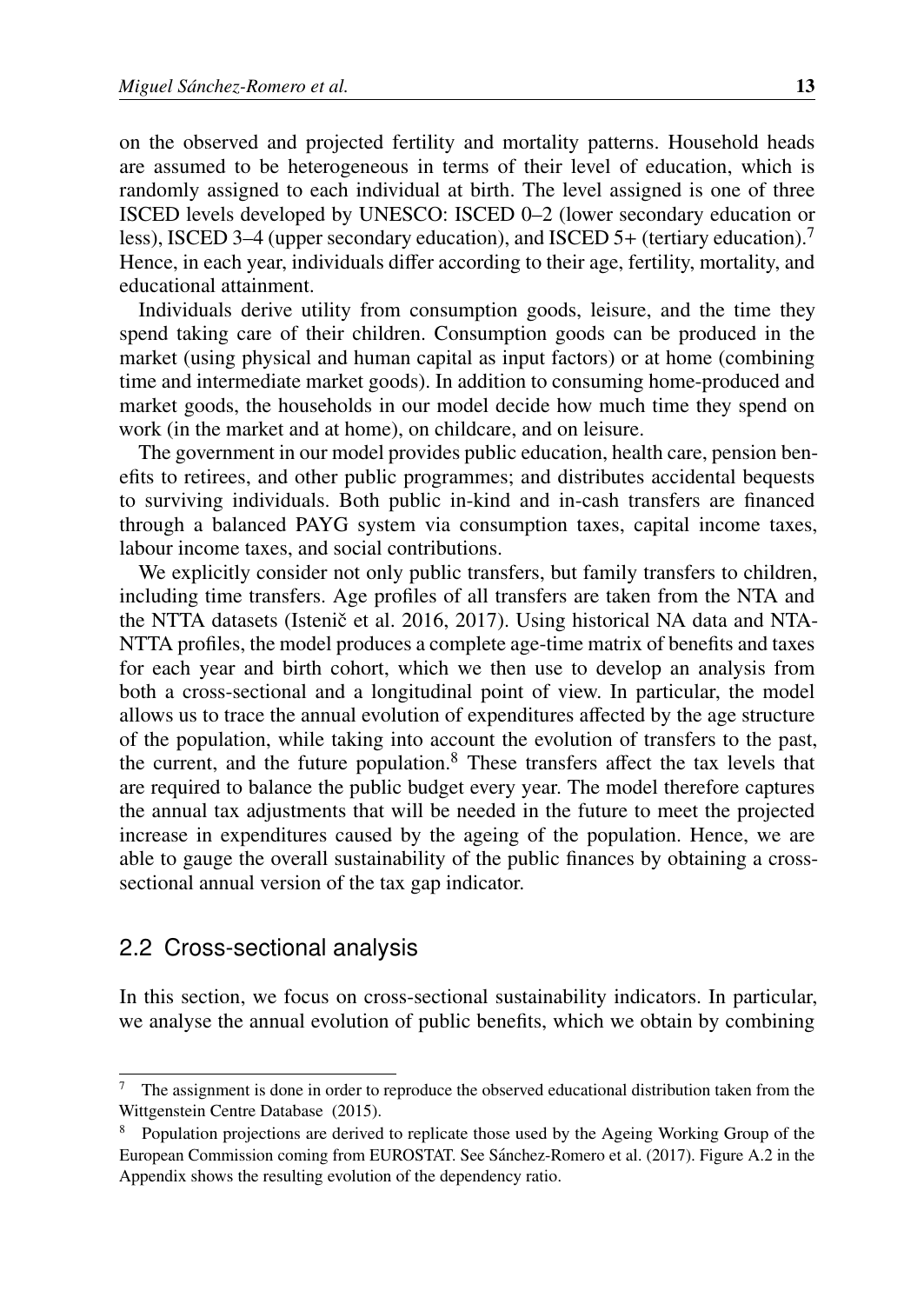

<span id="page-5-1"></span>

Source: Authors' calculations using data from [OECD](#page-25-9) [\(2017\)](#page-25-9).

NTA profiles with the observed historical aggregates of public expenditures, and the tax adjustments needed to achieve an annual balance of a budget with PAYG constraints.[9](#page-5-0)

Figure [1](#page-5-1) shows the historical evolution (for 1970–2015) and the projected evolution of the ratio of public expenditures to GDP in Austria, France, and Spain through the 21st century. As populations age, an increasingly large share of resources will be devoted to the three main welfare state programmes (retirement pensions, education, and health care). In the three countries, the largest increases in expenditures will be for pensions, which are projected to account for more than one-fifth of GDP by the time members of the baby boom generation have reached retirement ages.<sup>[10](#page-5-2)</sup> Indeed, under current models (see Sánchez-Romero et al. 2017), social security contributions will adjust each year to guarantee that the level of pension benefits is maintained for all retired individuals, but only up to a maximum contribution tax rate of 35%. After this value is reached, benefits are adjusted downwards in order to balance the budget. This adjustment will prevent pension

<span id="page-5-0"></span><sup>&</sup>lt;sup>9</sup> The NTA age profiles of public expenditures are summarised in the Appendix.<br> $\frac{10}{2}$  Only contributory retirement pensions are considered

<span id="page-5-2"></span><sup>10</sup> Only contributory retirement pensions are considered.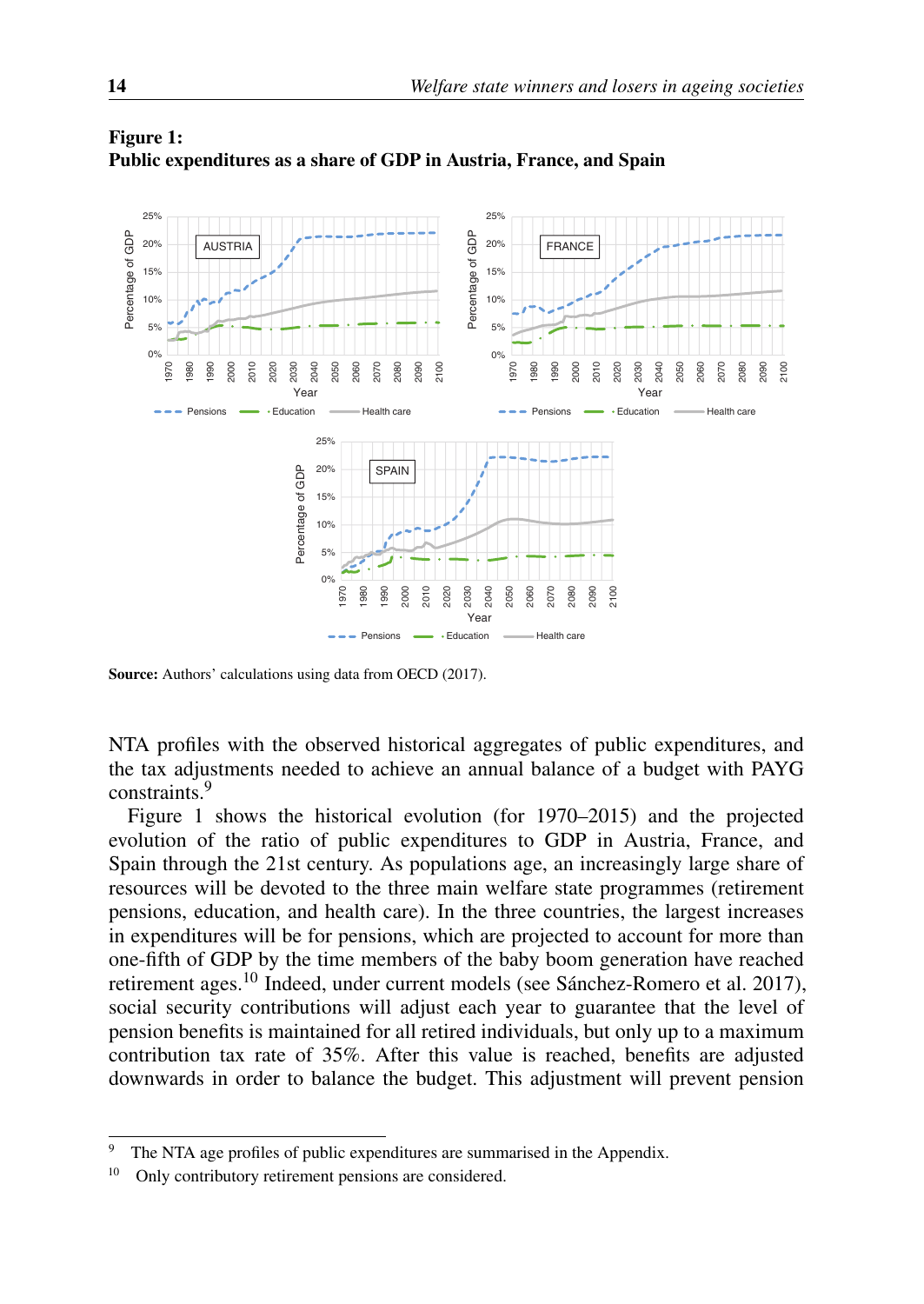expenditures as a share of GDP from reaching even higher values in the second half of the century. Health care expenditures as a share of GDP are also projected to more than double in the three countries, reaching values of around 11–12% in 2100. Spending on the other main pillar of the welfare state, education, is not projected to change substantially over the  $21<sup>st</sup>$  century: i.e. education expenditures will remain at roughly 5–6% of GDP, with slightly lower values in Spain.

Not surprisingly, the programmes involving transfers to the elderly are expected to grow relative to the national income as populations age. In the case of health care, the age profiles have similar shapes in the three countries considered, with higher expenditures at birth and very high expenditures at older ages.<sup>[11](#page-6-0)</sup> The projection that the youth dependency ratio will shrink as the old-age dependency ratio rises further confirms that total expenditures are highest at higher ages. Hence, budgets are expected to increase as a consequence of the demographic transition.<sup>[12](#page-6-1)</sup> For education, it appears that the effects of the educational transition compensate for the decline in the number of children. Thus, the weight of education programmes is projected to remain rather constant over time.

It is assumed that all public programmes are financed through a balanced PAYG system. Apart from the pension system's budget constraint, there is another key constraint on government budgets: namely, that most public expenditures are financed through general taxes (i.e. consumption, capital income, and labour income taxes). Although it would seem more realistic to account for the possibility of public debt, and to introduce debt into the model by considering the government's intertemporal budget constraint, here we stress the demographic dependency of expenditures by imposing an annually balanced system in all programmes.<sup>[13](#page-6-2)</sup> Table [1](#page-7-0) shows the weight of each public expenditure programme and the value of the different tax rates needed to balance the budget of the programme at three moments in time for the three countries considered: namely, in the year 2015; 30 years earlier (1985), when the ageing process had just begun; and 30 years later (2045), when the effects of the ageing process have spread throughout the economy.

Table [1](#page-7-0) highlights the fact that the welfare state was developed later in Spain than in the other two countries. Thus, in 1985, the shares of pension and education expenditures in GDP were lower in Spain than in Austria and France (4.9 and 2.3 in Spain versus 9.1 and 4.1 in Austria and 8.0 and 3.4 in France, respectively). The differences in pension expenditures had shrunk by 2015 and are projected to reverse by 2045. This is largely because even though Spain has relatively low benefit levels, its population is ageing more rapidly than the populations of France and Austria. Moreover, because the educational transition started later in Spain and is projected

<span id="page-6-0"></span><sup>&</sup>lt;sup>11</sup> See Figure [A.2](#page-26-0) in the Appendix.

<span id="page-6-1"></span><sup>12</sup> Interestingly, the NTA estimates indicate that in most countries, transfers to older people exceed those to children, even in per capita terms (see [Patxot et al.](#page-25-10) [\(2012\)](#page-25-10) and Abío et al. [\(2015\)](#page-24-6)).

<span id="page-6-2"></span><sup>&</sup>lt;sup>13</sup> For comparability reasons, we opt for this stylised simulation, while ignoring the differences in the health care financing models in the three countries.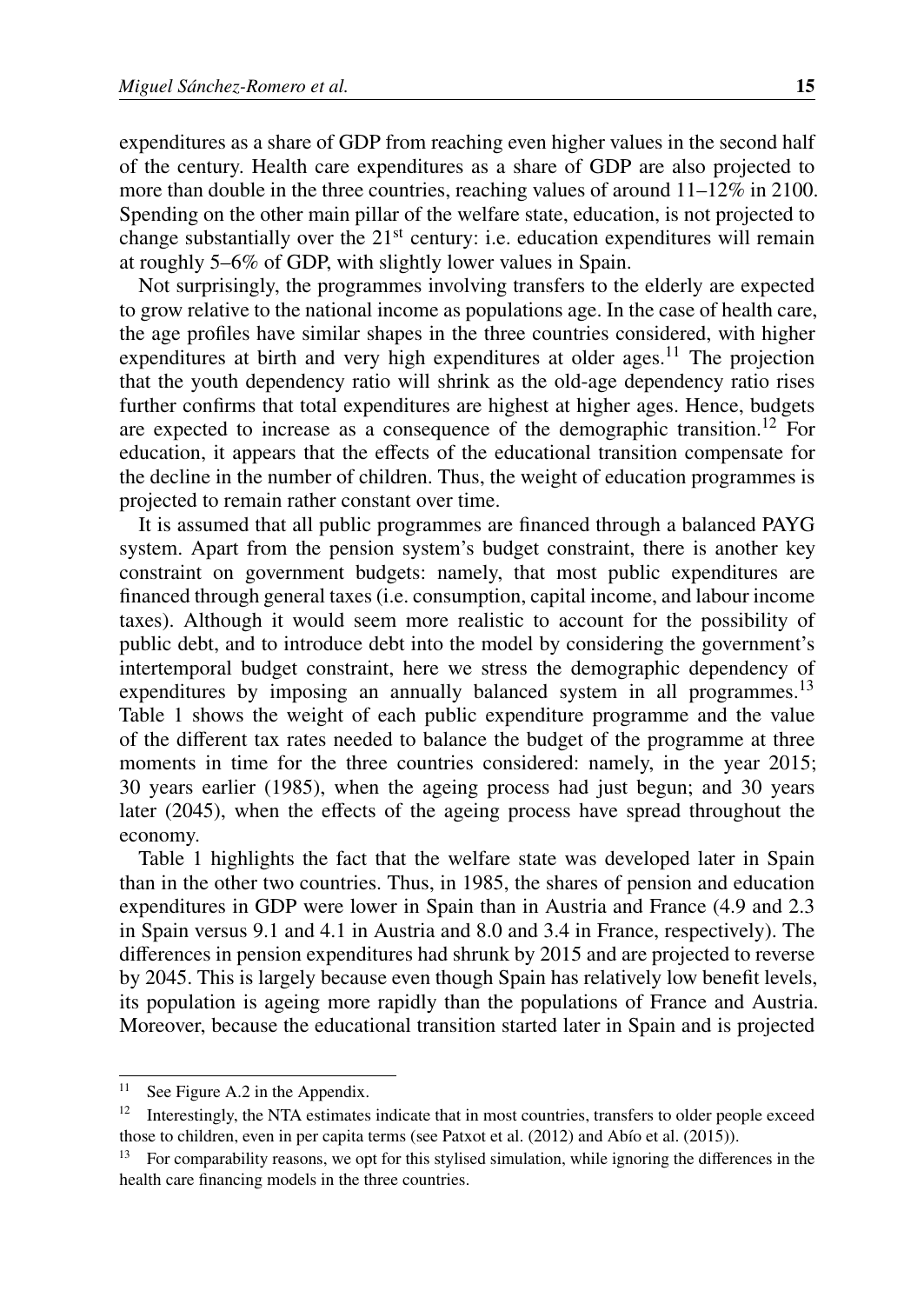| <b>Year</b>                      | 1985       |            |            |            | 2015 |            | 2045       |      |      |  |
|----------------------------------|------------|------------|------------|------------|------|------------|------------|------|------|--|
| Country                          | <b>AUT</b> | <b>FRA</b> | <b>ESP</b> | <b>AUT</b> | FRA  | <b>ESP</b> | <b>AUT</b> | FRA  | ESP  |  |
| Public expenditure to GDP $(\%)$ |            |            |            |            |      |            |            |      |      |  |
| Pensions                         | 9.1        | 8.0        | 4.9        | 14.0       | 12.3 | 9.3        | 21.5       | 19.7 | 22.2 |  |
| Education                        | 4.1        | 3.4        | 2.3        | 4.7        | 4.8  | 3.7        | 5.4        | 5.3  | 3.8  |  |
| Health                           | 4.0        | 5.4        | 4.8        | 7.2        | 7.9  | 5.9        | 9.6        | 10.5 | 10.5 |  |
| Other <sup>a</sup>               | 8.8        | 11.5       | 6.2        | 6.3        | 8.9  | 8.3        | 6.2        | 8.6  | 8.2  |  |
| Tax rate $(\% )$                 |            |            |            |            |      |            |            |      |      |  |
| Social sec.<br>contributions     | 17.6       | 15.4       | 7.6        | 25.3       | 21.5 | 14.7       | 35.0       | 33.0 | 35.0 |  |
| Consumption                      | 14.2       | 18.2       | 9.7        | 14.0       | 19.2 | 12.6       | 17.2       | 23.3 | 17.6 |  |
| Capital income                   | 15.7       | 20.0       | 18.2       | 16.2       | 28.4 | 31.3       | 17.9       | 29.2 | 35.9 |  |
| Labour income                    | 10.4       | 12.1       | 7.4        | 12.7       | 12.0 | 9.4        | 15.0       | 13.9 | 12.0 |  |

| Public expenditures relative to GDP and tax rates in Austria (AUT), France (FRA), |  |
|-----------------------------------------------------------------------------------|--|
| and Spain (ESP)                                                                   |  |

Note: <sup>a</sup>Other expenditures include in-kind expenditures on defense, justice, and administration. However, other social benefits provided in cash are excluded from our analysis.

to continue through the latter decades of the 21st century, public expenditures on education in 2045 are projected to be lower in Spain than in the other two countries. With respect to health care, Austria is the country with the lowest expenditure levels in both 2015 and 2045. This is mainly because in the Austrian age profile, the level of public health benefits relative to labour income is lower than it is in Spain and France.

Regarding tax rates, we assume that the weight of each tax rate (on consumption, labour income, and capital income) observed in the baseline year is held constant in the future, and that this tax mix is adjusted proportionately every year thereafter to fund government consumption. In the case of social security contributions, the differences between the three countries in 1985 again reflect the distinct stages of development of the pension system at that point in time: i.e. the contribution levels in Spain were less than half the levels in the other two countries. Based on the modelling assumptions, social security contributions are projected to reach the upper limit of 35% in Austria and Spain by 2045 (specifically, this limit is reached in 2034 in Austria and in 2041 in Spain); while in France, which is ageing more slowly, contributions are not projected to reach this limit until 2069. In Spain, consumption and labour income taxes were systematically lower in 1985 and 2015 than they were in the other two countries. However, the consumption tax is not projected to be lower in 2045, as larger adjustments are expected to become necessary in Spain as the population ages. Meanwhile, the capital income tax rate is highest in Spain

<span id="page-7-0"></span>Table 1: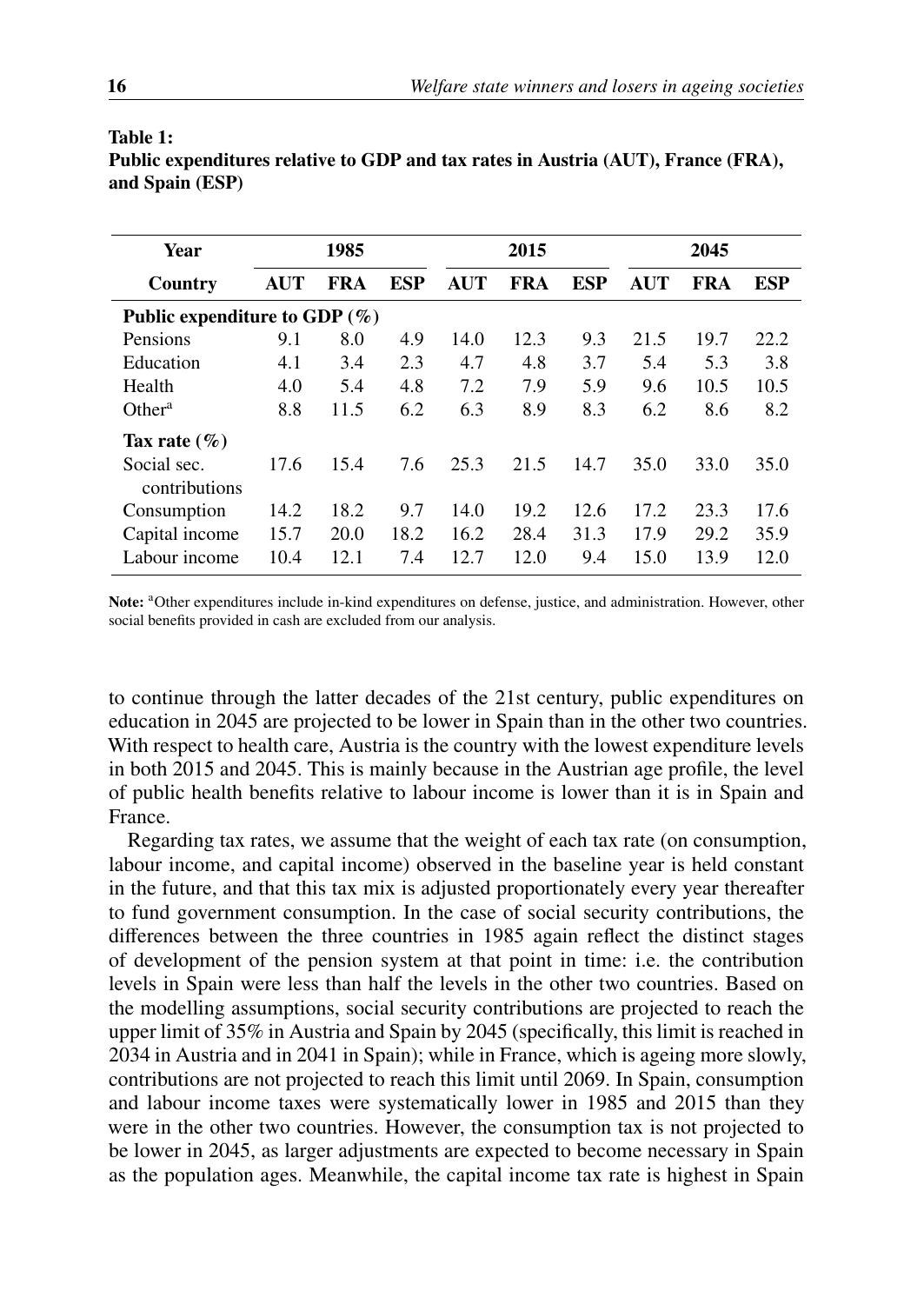over most of the study period, and is lowest in Austria throughout the period. In Section [4.2,](#page-18-0) the effects of future changes in the tax bases are discussed.

As Table [1](#page-7-0) shows, tax rates are projected to increase in all three countries as the effects of ageing spread throughout the economy. This finding illustrates the challenges facing current public expenditure programmes, as it is clear that these transfer systems would become unsustainable if tax rates remained constant. The next section shows how these tax adjustments are projected to affect different generations.[14](#page-8-1)

## <span id="page-8-0"></span>**3 Cohort analysis**

In this section, we assess the intergenerational impact of public transfers by measuring the levels of financial redistribution expected to occur through the public pension, education, and health systems. To do so, we take a longitudinal and cohort perspective, and calculate the lifetime-discounted survival-weighted benefits received and the lifetime-discounted survival-weighted taxes paid during the lifetime of each generation born between 1900 and 2100.[15](#page-8-2) The difference between these two figures is referred to as the net present value at birth of the transfer system. If this value is zero, the transfer system is actuarially fair. If it is the same for all birth cohorts, the system does not allow for any intergenerational redistribution. We first compute the present value of benefits and taxes at birth for each public programme separately, and then calculate the net present value for pension, education, and health care benefits combined. These present values are expressed relative to the present value of survival-weighted lifetime earnings, as this makes it easier to compare the values over time and to discern the relative cost of the system for each birth cohort.

## 3.1 Present value of public benefits and taxes

Figure [2](#page-9-0) shows the present value at birth of pension benefits and taxes (i.e. social contributions) for cohorts born during the 21st century in Austria, France, and Spain. The three countries exhibit similar patterns for both series, with taxes reaching much higher values than benefits, and the gap between taxes and benefits widening for cohorts born further in the future. In France, this difference is always negative; which means that all generations have paid or are expected to pay more than they have received or are expected to receive over their lifecycle from the pension system. In Austria and Spain, however, there is a small positive gap between the present

<span id="page-8-1"></span><sup>&</sup>lt;sup>14</sup> Further results on the evolution of key variables can be found in Sánchez-Romero et al. [\(2017\)](#page-25-1).

<span id="page-8-2"></span><sup>&</sup>lt;sup>15</sup> It should be noted that although we were able to capture the historical evolution of transfers in successive cohorts, we were unable to completely capture the time path of taxes by abstracting from the evolution of debt.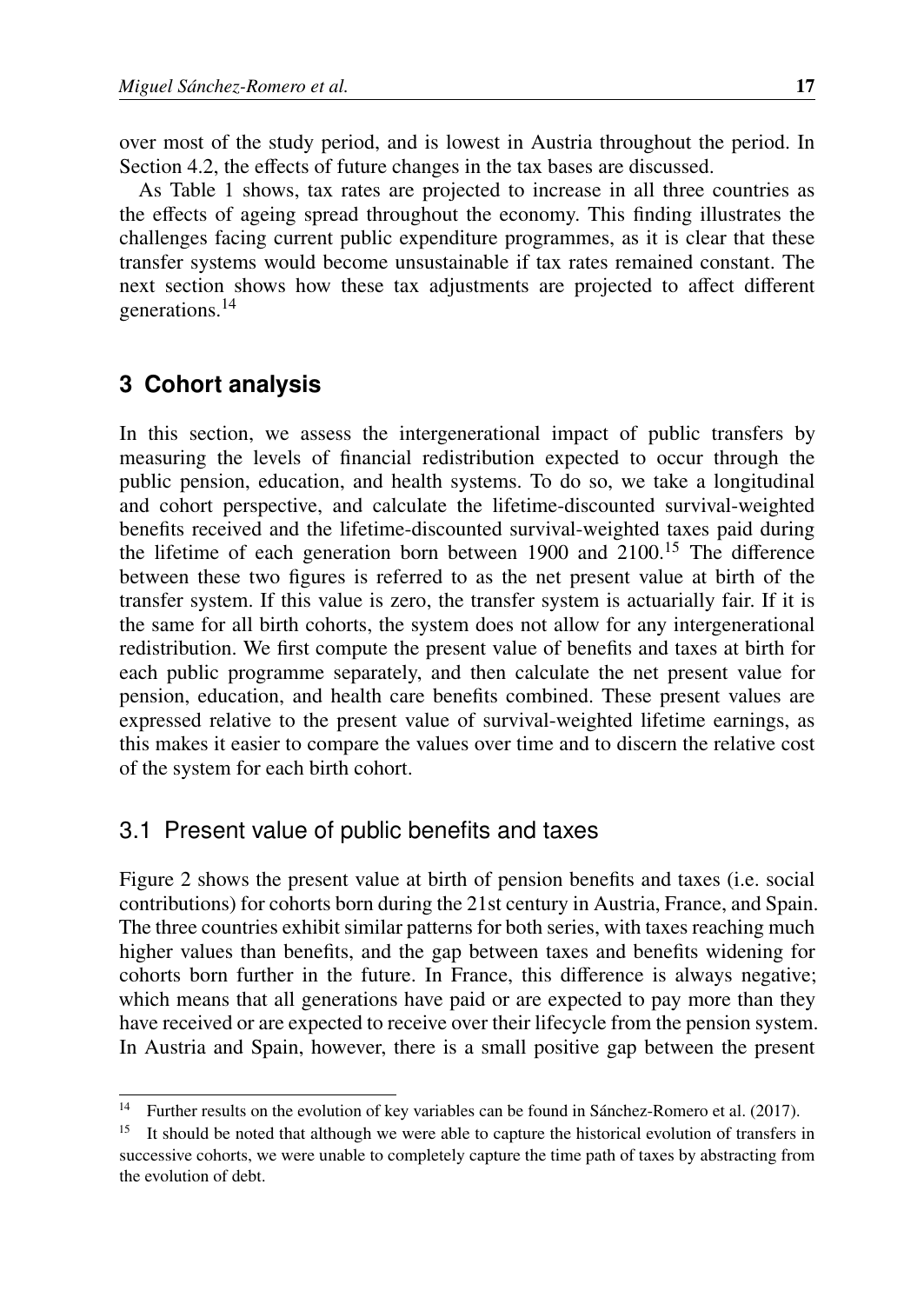

#### <span id="page-9-0"></span>Figure 2: Present value at birth of public pension benefits and taxes

value of pension benefits and social security contributions for generations born during the 1900–1912 (Austria) and 1900–1940 (Spain) periods. These generations received a windfall gain from the public pension system. Because the system did not exist in the early  $20<sup>th</sup>$  century, these cohorts did not have to pay contributions during all of their working years. However, by the time these cohorts retired, the system was in place, and they were eligible to receive pension benefits. The cohorts born in 1900 in Austria and in 1924 in Spain received the largest gains, corresponding to 1.3% and 1.4% of lifetime labour income, respectively.

When analysing transfers from younger to older individuals, as in the case of the pension system, it is generally found that the present value of taxes paid is higher than that of benefits. This standard result is partly due to the effect of discounting.[16](#page-9-1) To understand the intuition of this effect, consider a transfer system in which an individual pays a fixed amount of money for 20 years during his/her working life, and then receives exactly the same amount of money during the following 20 years. When computing the present value at birth of taxes and benefits for this transfer system, we obtain a higher discounted value of tax payments than of transfer receipts, even though the monetary amount paid by an individual during his/her lifecycle is the same as the total amount s/he receives at the end of his/her life. This

<span id="page-9-1"></span><sup>&</sup>lt;sup>16</sup> This is also because the economy is subject to dynamic efficiency, which implies that the returns to savings are higher than the returns of the PAYG-financed public system.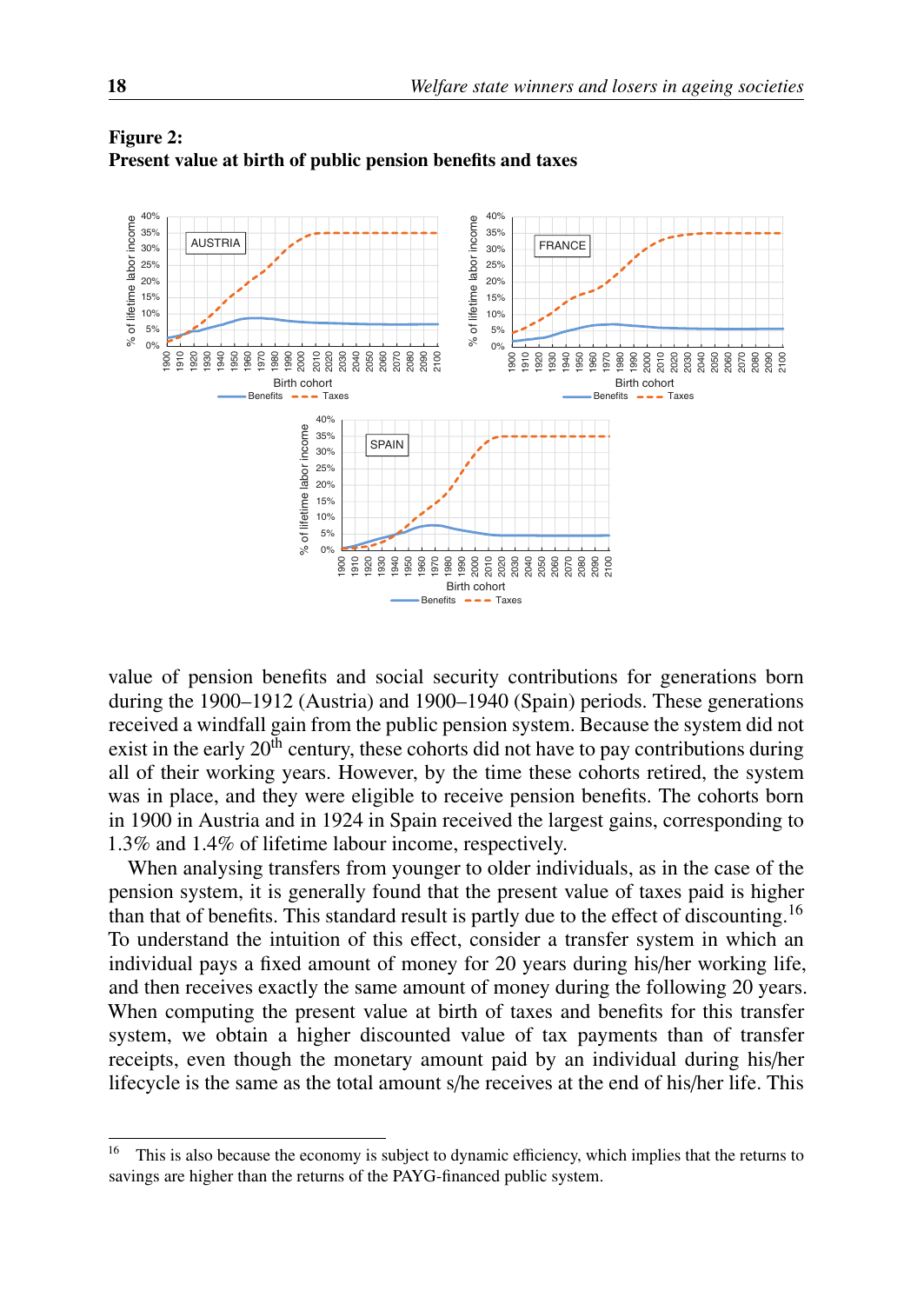is because in an upward transfer system, tax payments occur earlier in life than transfer receipts, and are thus less discounted.

The finding that the gap between taxes and benefits is growing over birth cohorts is attributable to the share of beneficiaries increasing (due to population ageing) relative to the share of contributors, together with the assumption that the PAYG system is balanced annually by adjusting social security contributions, up to the maximum level of 35%. In an ageing population, the decline in the support ratio implies that each generation of young individuals has to support an increasing number of elderly people. Hence, the net present value of pension benefits becomes smaller, and the rate of return in a PAYG pension system is reduced.

Figure [3](#page-11-0) displays results for a public education system financed with the tax mix mentioned above. Since education benefits represent a transfer from parents to children, whereas pension benefits represent a transfer from children to parents, the picture changes completely, and the lifecycle accounts are mostly positive and increasing for future cohorts. The cohorts born between 1907 and 1943 in Austria and between 1927 and 1977 in Spain pay more in taxes for education than they receive in transfers, and thus have a negative net present value at birth for this programme. The largest losses correspond to 1.6% and 4.4% of lifetime earnings for the cohorts born in 1933 in Austria and in 1961 in Spain, respectively. The largest gains in these two countries are achieved by the cohorts born in 2100, amounting to 30.0% and 34.4% of lifetime labour income, respectively. In France, cohorts born before 1968 are almost in lifecycle balance, with a net present value near zero. The largest gains from public education in this country amount to 25% of lifetime earnings for the cohort born in 2100. In all three countries, cohorts born further in the future increasingly benefit from higher education, which translates into higher wages.

The lifetime-discounted survival-weighted benefits received from the health system and the corresponding taxes paid are displayed in Figure [4.](#page-12-0) As is the case for the pension system, the present value of taxes for this public programme is above the present value of benefits received by the majority of cohorts and countries. This is because the age profiles for health expenditures, derived from the NTA data report, show substantially higher values for the elderly. The only groups who do not follow this pattern of a higher present value of taxes are a few generations born at the beginning of the 20th century in Austria and France; although the maximum positive gap found for these cohorts is only 0.4% of lifetime labour income. In all countries, the present value at birth of benefits and taxes increases at a faster pace up to the 1970 birth cohort, and more gradually for the later cohorts.

In the case of Spain, the evolution of both benefits and taxes is less smooth due to the effects of the ageing of the baby boom generation and the lower fertility rate in the 21st century. In Spain, the highest present values of benefits (18.0%) and taxes (24.5%), and the largest gap between them, are reached in the generation born in 2009, who are projected to suffer a loss equivalent to 11.3% of lifetime labour income. Spaniards born between 1990 and 2020 are projected to suffer the greatest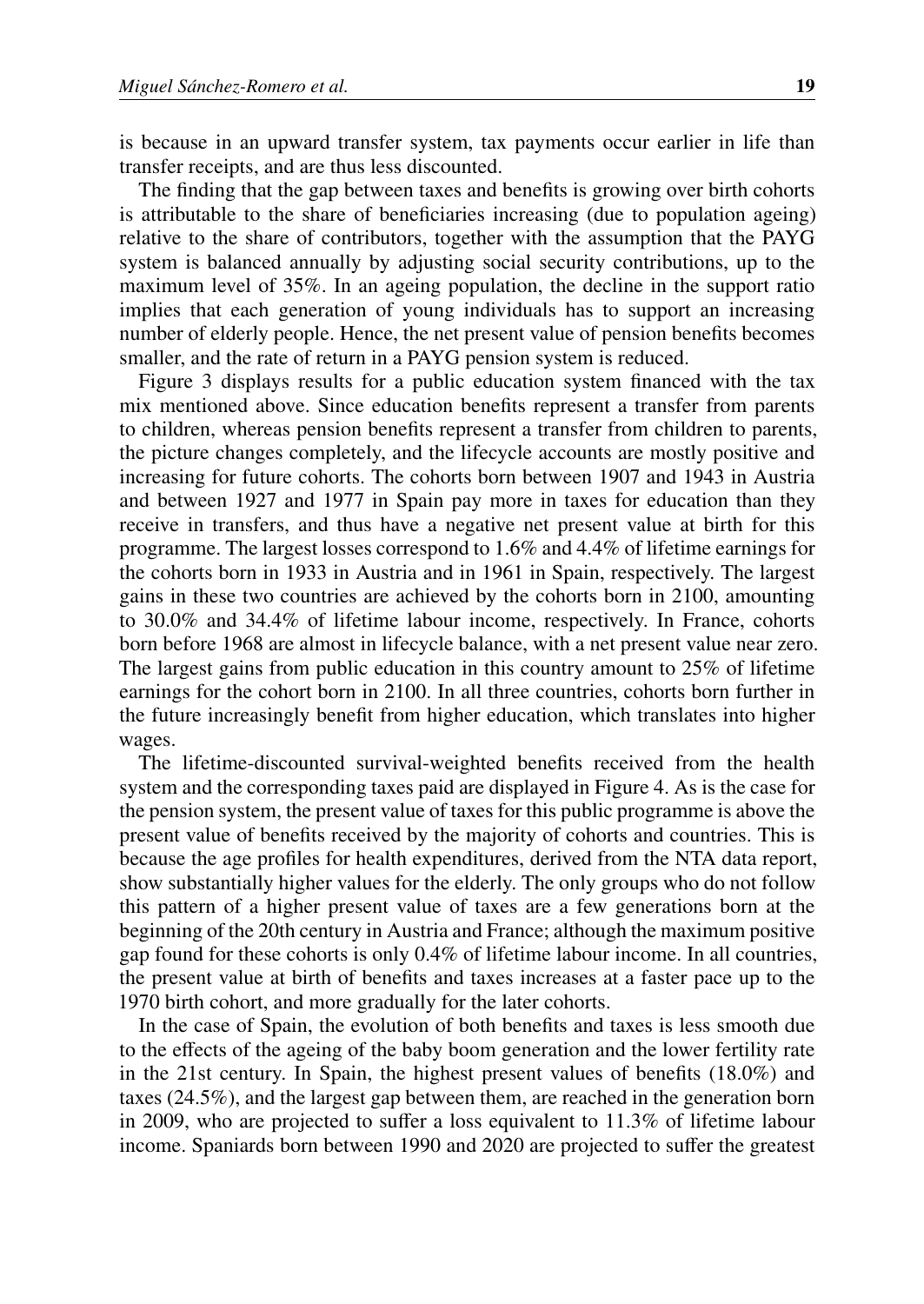

#### <span id="page-11-0"></span>Figure 3: Present value at birth of public education benefits and taxes

losses, as they will have to pay larger tax bills to fund the health care needs of the Spanish baby boomers.

In France, the present value at birth of health benefits rises up to 15.4% of lifetime earnings for the 2100 birth cohort, while the corresponding value for taxes in 2100 reaches 22.2% of lifetime labour income. The generations born after 1980 suffer similar losses (the difference between taxes paid and health benefits received), amounting to around 7% of lifetime earnings. Earlier generations have smaller gaps between health benefits and taxes. The maximum loss is observed for the 2007 birth cohort (7.8% of lifetime labour income). The lower rate of ageing in France explains these results.

The Austrian public health system achieves the highest degree of intergenerational fairness. As Figure [4](#page-12-0) shows, the differences between the benefits received and the taxes paid for each cohort are relatively small (and rather similar within cohorts), ranging from 2% to 3.3% of lifetime labour income for all generations born in the 1950s onwards. The present value at birth of taxes paid to fund public health in Austria reaches a maximum of 17.3% of lifetime earnings for the 2100 birth cohort, while the analogous figure for benefits is 14%. These values are lower in Austria than in the other two countries because the scale of the Austrian age-specific health care profile is smaller.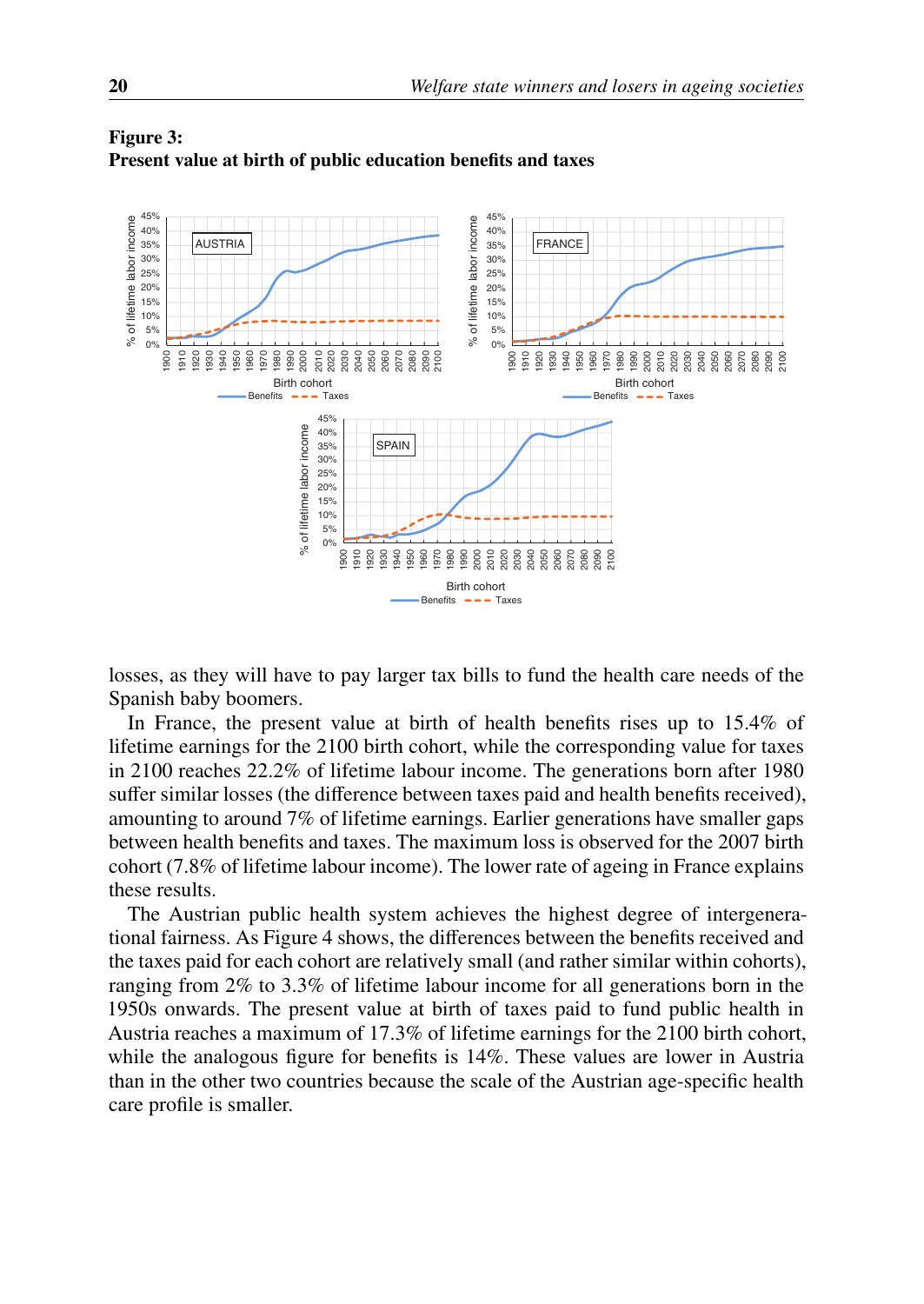

#### <span id="page-12-0"></span>Figure 4: Present value at birth of public health care benefits and taxes

### 3.2 Net present value of public benefits

So far, we have analysed the net contributions of each generation relative to lifetime earnings for the three main pillars of the welfare state – pensions, education, and health care – that are of varying importance for different age groups. Next, we sum up the lifecycle accounts obtained for each public programme, and focus on the total net impact of those public transfers.

Figure [5](#page-13-0) shows the present value at birth of net benefits received from the public sector for cohorts born in the 1900–2100 period in Austria, France, and Spain. In all three countries, the generations born at the beginning of the 20th century have the highest values. In general, these cohorts were not responsible for funding the expansions of the public pension, education and health care systems. The initial positive values for Austria are due to the modest net benefits obtained from the pension and health care systems. In the case of Spain, these early cohorts benefited greatly from the introduction of the social security programme, as they received pension benefits despite having contributed little or nothing to the system. Moreover, while these cohorts paid taxes to support the health care system, the combined net effect for these cohorts is positive. Positive values are observed in Austria and Spain for the birth cohorts up to 1913 and 1927, respectively.

Cohorts born in later years have lower net present values, mainly because benefit costs rose as the pension and health care systems were introduced and expanded.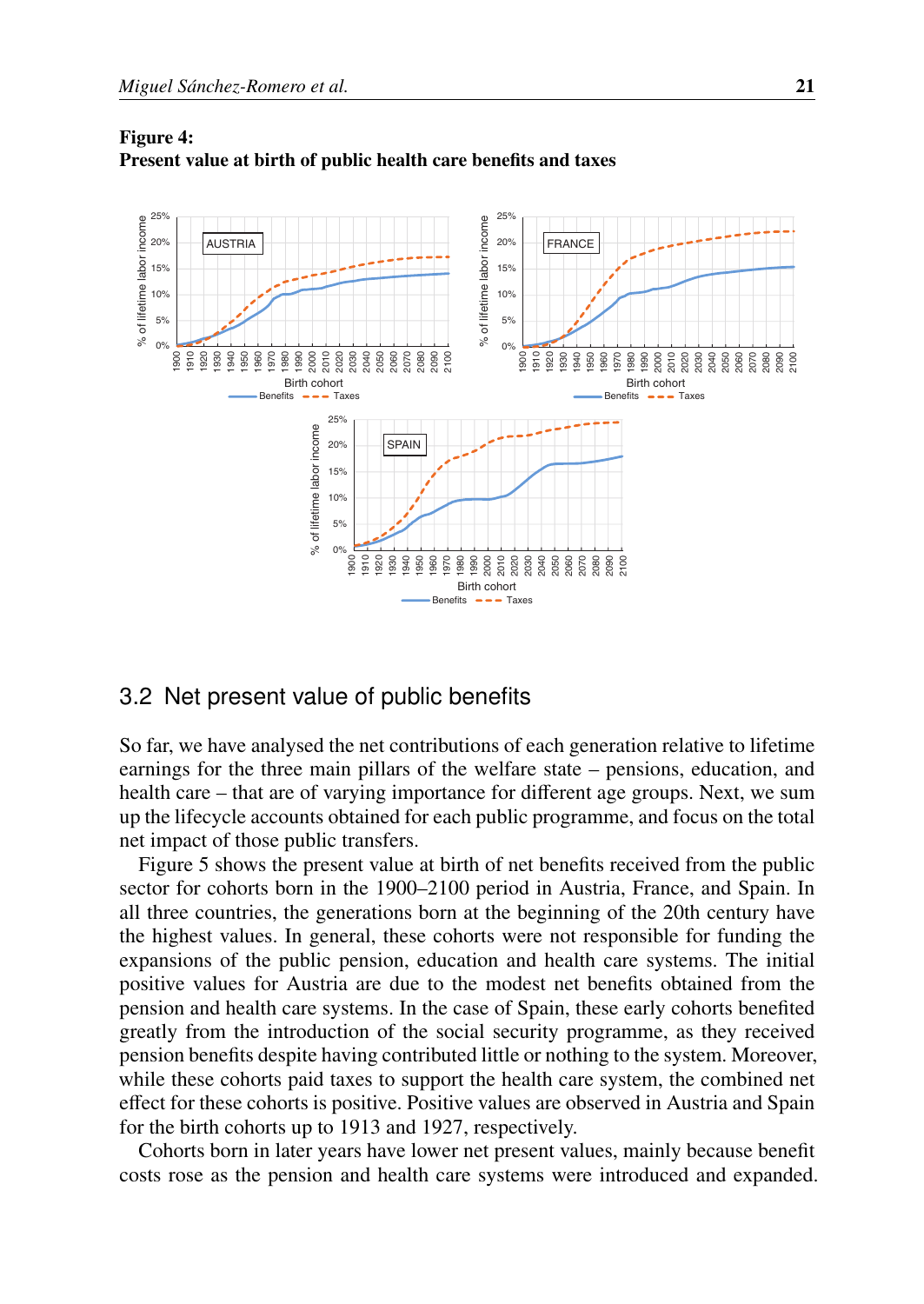## 5%  $0<sup>0</sup>$ -5% of lifetime labour income % of lifetime labour income -10% -15% -20%  $\geq$ -25% -30% 1900 1980 1990 2000 2010 2020 2030 2040 2050 1910 1920 1930 1940 1950 1960 1970 2060 2070 2080 2090 2100 Birth cohort  $-AUSTRIA$   $-SPAIN$   $\cdots$  FRANCE

#### <span id="page-13-0"></span>Figure 5: Net present value at birth of public pensions, education, and health transfers

The decline is larger in Spain because it is amplified by the rapid change in the population structure and by the expansion of the educational system (see Figure [3\)](#page-11-0). The downward tendency continues in all countries up to the cohorts born in 1963 (Austria), 1967 (France), and 1972 (Spain). For the cohorts born in the 10–20 years thereafter, the net effect increases because the benefits they receive from public education help to offset their losses attributable to pensions and health care. In Spain, where the expansion of the education system was delayed, an increase in the net effect is not observed. In all three countries, the subsequent birth cohorts have decreasing net present values, primarily as a result of the large increase in lifetimediscounted social security contributions and the modest decrease in corresponding pension benefits. The peak loss is observed for the 2003 birth cohort in Austria, amounting to 10.8% of lifetime labour earnings. The analogous figures for the other countries are a loss of 20.7% for the 2006 birth cohort in France and a loss of 27.6% for the 2009 birth cohort in Spain. For the later cohorts, relative gains in education and health benefits can be seen in all three countries, most notably in Spain; and the net impact of public transfers becomes decreasingly negative for each successive generation. For the cohort born in 2100, the net losses due to public transfers are estimated at 1.4%, 11.1%, and 2.5% of lifetime labour income in Austria, France, and Spain, respectively.

In line with the observed differences within countries in the present value of benefits and taxes of each public programme displayed in Figures [2](#page-9-0)[–4,](#page-12-0) the shape of the total net effect by birth cohort follows a similar pattern in all three countries. In Spain, however, the evolution is much more volatile because the country's demographic transition has been more dramatic. This pattern suggests that in Spain,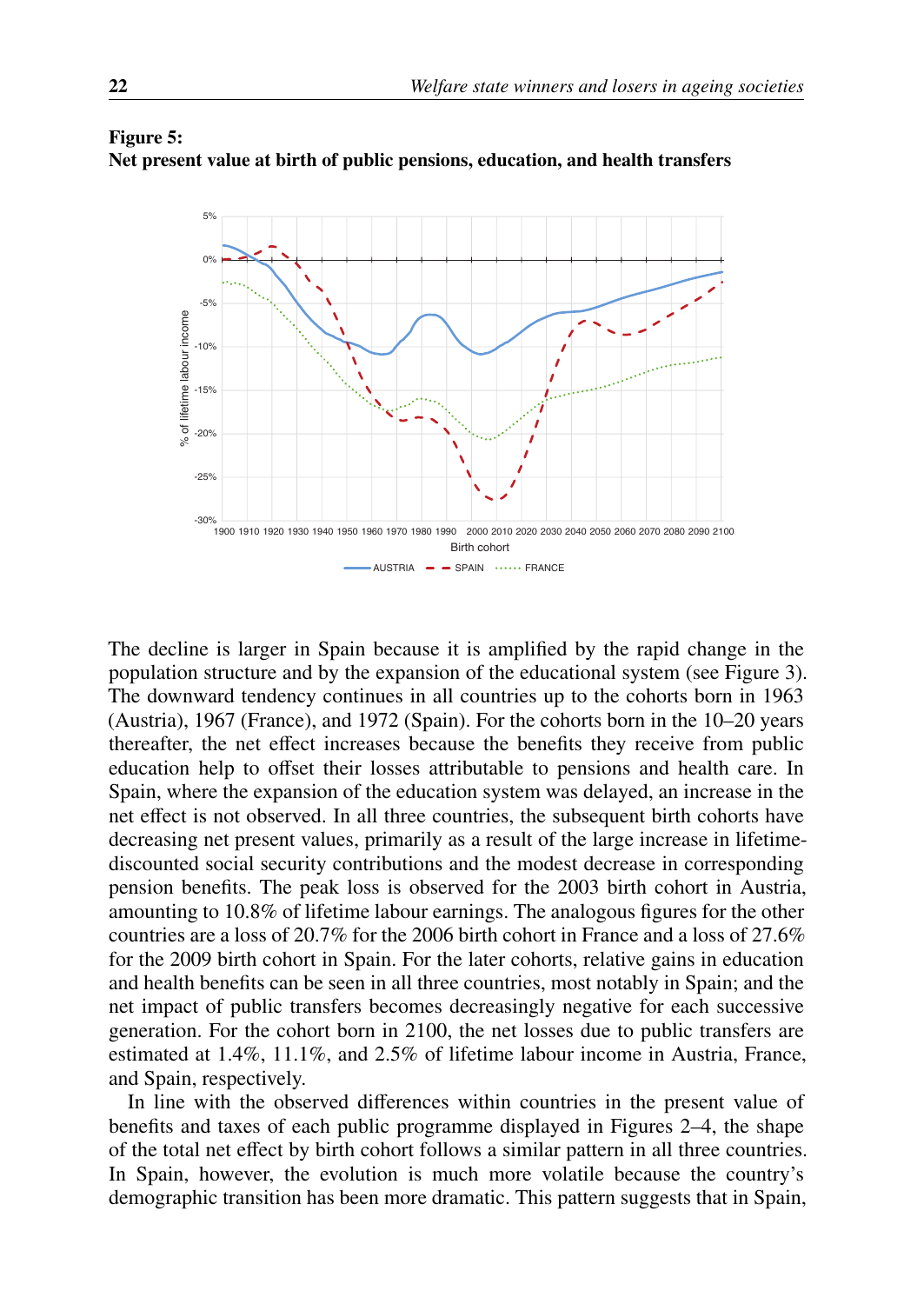the higher degree of redistribution of income from younger to older generations is induced by public policy. Another distinct feature of the evolution of the Spanish present values is that they occur later than in the other two countries. This pattern reflects both the later introduction of the welfare state and the more gradual expansion of public programmes in Spain. In particular, the positive effects of public education are postponed in Spain, even though they reach higher values once they are achieved. In France, there seems to be a greater degree of intergenerational fairness, as the fluctuations in net present values are smaller. However, as Figure [5](#page-13-0) shows, public programmes provide lower returns for future generations in France than in the other two countries. Of all of the generations in all three countries, the Spanish cohorts born between 2000 and 2017 suffer the greatest losses, amounting more than 25% of lifetime labour income.

Overall, our results indicate that the positive effect of public education never offsets the negative effects of public pensions and health care for the generations born after 1927 in the three countries we focus on. This finding contrasts with the results obtained in [Bommier et al.](#page-24-3) [\(2010\)](#page-24-3) for the US, who found that cohorts born between 1947 and 2060 attain positive net present values. The differences in these findings can be explained in part by the lower benefit levels of the American pension system. Moreover, when comparing our results with those of [Bommier et al.](#page-24-3) [\(2010\)](#page-24-3), it is important to note that we included general equilibrium effects in our analysis. For example, the future interest rate used in the calculation of the present value at birth of benefits and taxes is not constant in our framework, but instead results from the general equilibrium model, and evolves according to the demand and the supply of capital in each year. The rate oscillated quite a bit in the past due to capital accumulation, which was driven in part by demographic change. From 2060 onwards, the rate stabilises at around 5%, with slight differences between countries. Higher interest rates give more weight to downward transfers like education, as they imply that the benefits people receive earlier in life have higher values than the taxes they pay later in life. The opposite pattern is observed for a transfer system that redistributes from young to old, such as the pension system. Therefore, a higher interest rate improves the net present value at birth for downward transfers, and worsens it for upward transfers.<sup>[17](#page-14-1)</sup>

### <span id="page-14-0"></span>**4 Reform scenarios**

As we outlined in the previous sections, our projections indicate that the welfare state system has a substantial fiscal imbalance in the long run if it is to be maintained as assumed in the benchmark scenario. Hence, substantial tax adjustments are required to make the system sustainable. However, such adjustments will lead to

<span id="page-14-1"></span><sup>&</sup>lt;sup>17</sup> Moreover, whereas [Bommier et al.](#page-24-3)  $(2010)$  based their analysis on the assumption that health expenditures grow more quickly than productivity, we assume that health costs grow at the same rate as productivity.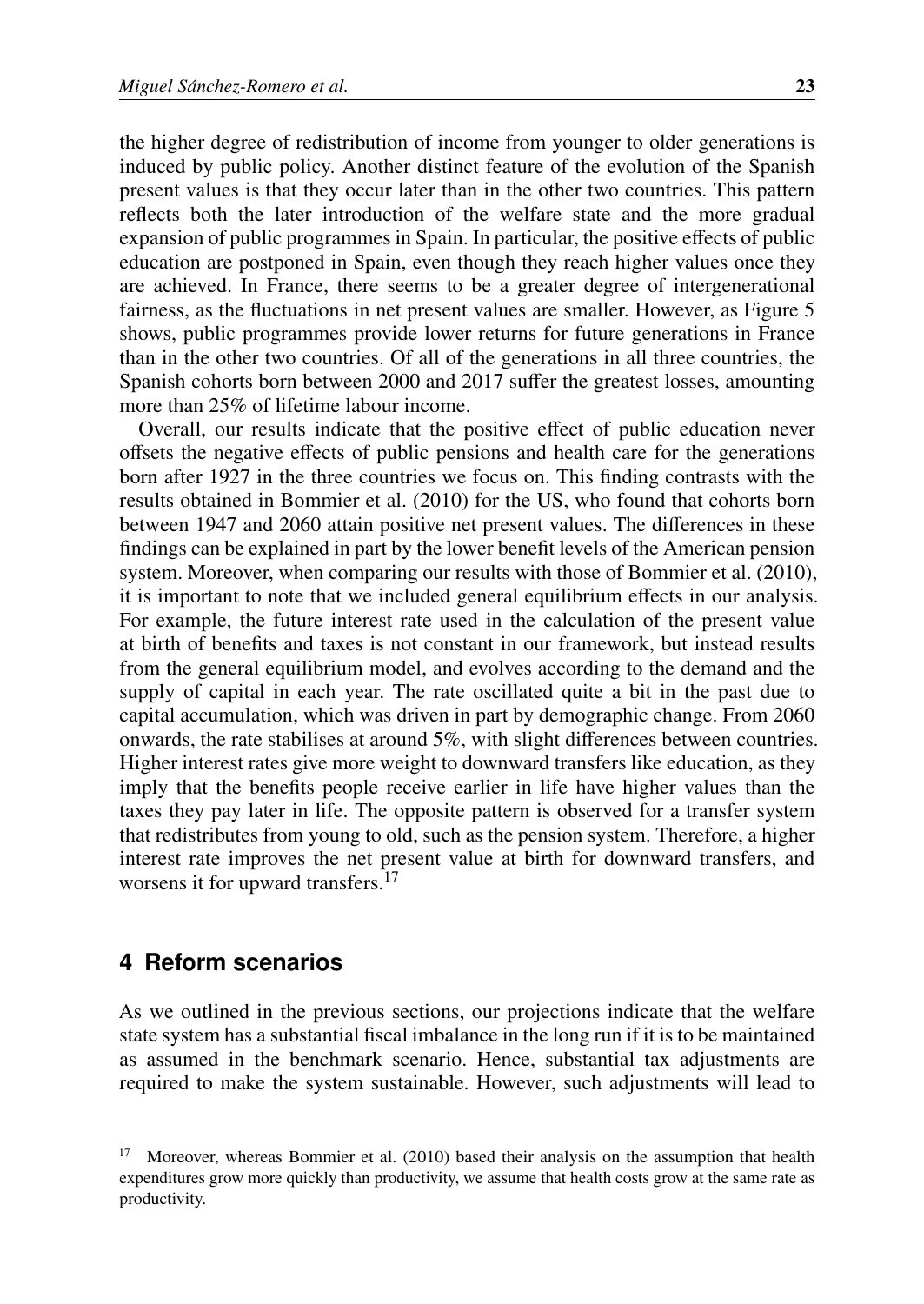a deterioration in the fiscal balance between generations, and thus to higher levels of intergenerational redistribution and lower levels of intergenerational fairness. In this section, we present different reform scenarios, and assess their capacity to balance the sustainability of the public programmes of the welfare state with intergenerational fairness.

## 4.1 Delay in retirement age

There is a large body of literature on pension system reform. Besides decreasing pension benefits and increasing contributions — both of which are reflected in our baseline scenario — most studies have argued for the postponement of the statutory retirement age. This policy appears to be very effective, as it affects both the revenue side and the expenditure side of the system by increasing the period when people are making contributions and decreasing the period when people are receiving pension benefits. This measure is likely to be especially effective if it is implemented at a time when relatively large numbers of baby boomers are retiring. Moreover, raising the retirement age seems desirable given that people are living longer and entering the labour market later as they spend more time in education (see [Lee](#page-25-11) [\(2016\)](#page-25-11)).

We have simulated the effects of delaying the retirement age from 65 to 67, and from 69 to 71. The increase in the retirement age is implemented step-wise from the year 2020 to the year 2040. Figure [6](#page-16-0) reflects the variation in the pension expenditure to GDP ratio with respect to the baseline in the three counterfactual scenarios. After 2020, the year in which the reform is first introduced, public pension expenditures decrease in the three countries as a percentage of GDP. Further reductions are observed in the following 20 years as the policy change is being implemented. After 2040, the difference with respect to the baseline shrinks progressively into the distant future, although a negative net effect still remains. The pattern varies somewhat across the three countries. For example, the changes are the smallest in Austria, and are the longest lasting in France.

The sequences are similar for the three chosen retirement ages within each country, with the later ages always having a stronger effect. When retirement is delayed by two years, the ratio decreases up to 10–12% in the most critical years. Moreover, the ratio decreases up to  $18-24\%$  if retirement is delayed by four years, and up to 27–36% if the new retirement age is set at 71. The largest effects occur in Spain, where the percentage change in pension expenditure to GDP is further reduced in the 2070s if retirement is postponed to age 71. This pattern is attributable to the dissipation of the effects of the baby boom generation in that decade.

These changes derived from the postponement of the retirement age translate into variations in the net present value of public programmes presented in the previous section. Figure [7](#page-17-0) displays the change in the total net present value of the combined pensions, education, and health systems for cohorts born from 1950 to 2100 relative to the baseline scenario. Although the main impact of a policy of delaying retirement is expected to be on the present value of taxes paid and benefits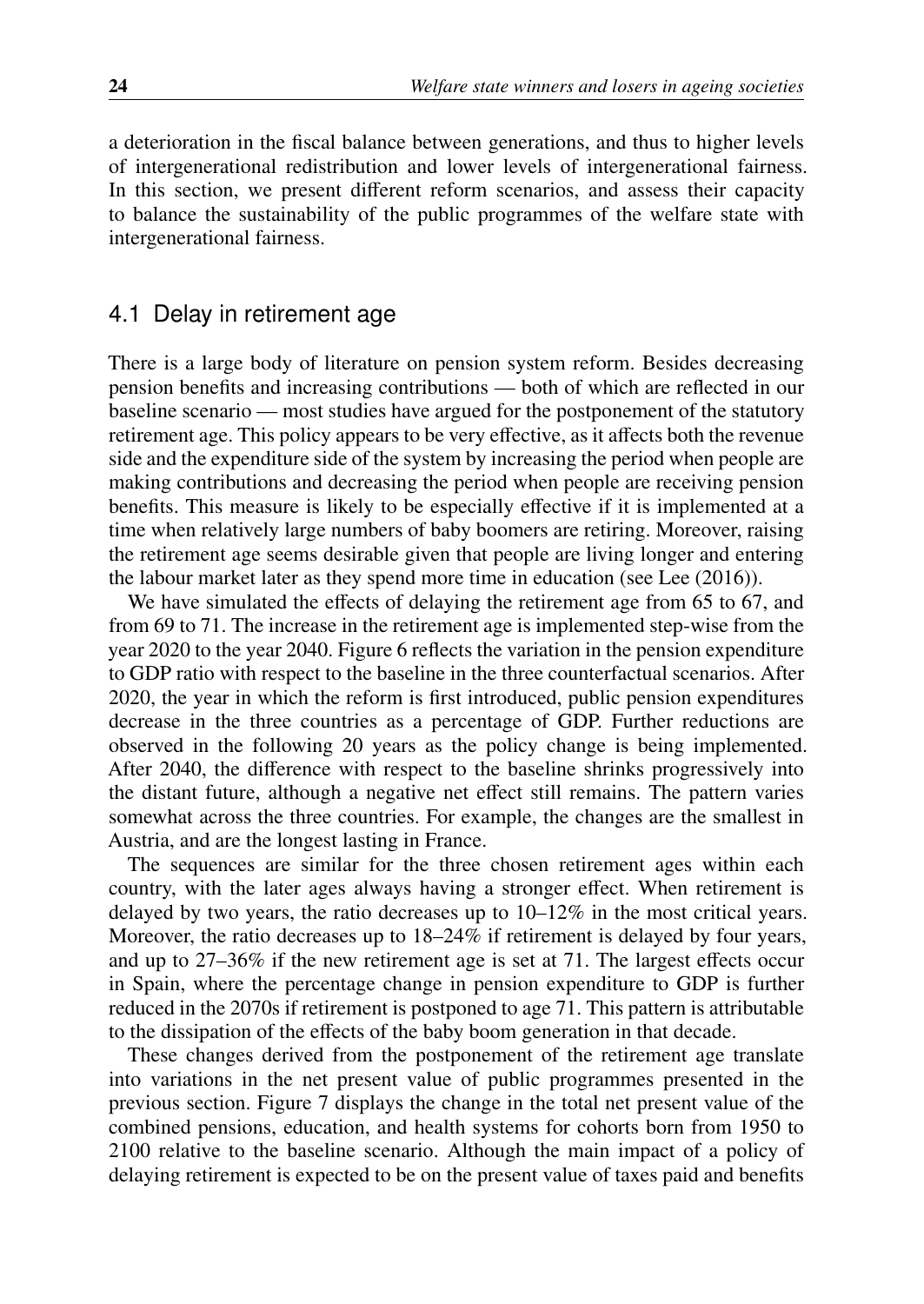

<span id="page-16-0"></span>

received from the pension system, several effects on pensions and contributions may offset each other, and could thus minimise the net result for this programme. On the one hand, delaying retirement implies that pension benefits are received for a smaller number of years and contributions are paid for a larger number of years. Both factors push down the net present value at birth of participating in the pension system. On the other hand, the general equilibrium nature of the model, together with the assumption that the system is balanced every year on a PAYG basis, entail a reduction of the contribution rates and a potential increase in benefits received. In this case, the result is an improvement in the net present value of public pensions.

The evolution of the variations in the different reform scenarios shown in Figure [7](#page-17-0) also reflects the changes in the other public programmes (education and health care) due to general equilibrium effects. Overall, for any postponement of retirement, members of the older generations who are near the end of their working lives at the time the policy is implemented — roughly, those born between 1950 and 1980 lose as a result of the reform. Future generations — or those who are very young when the reform is first implemented in Austria and Spain — also lose from the delay in retirement. However, the younger generations benefit, as they obtain a higher net present value at birth compared to the baseline. How large these changes in benefits and losses are depends on the number of years the age of retirement is postponed. In the most extreme scenario (retirement at age 71), the maximum losses for the earlier generations are between 2% and 3% of lifetime labour income, and are larger for the future generations (around 5% in Austria and France, and around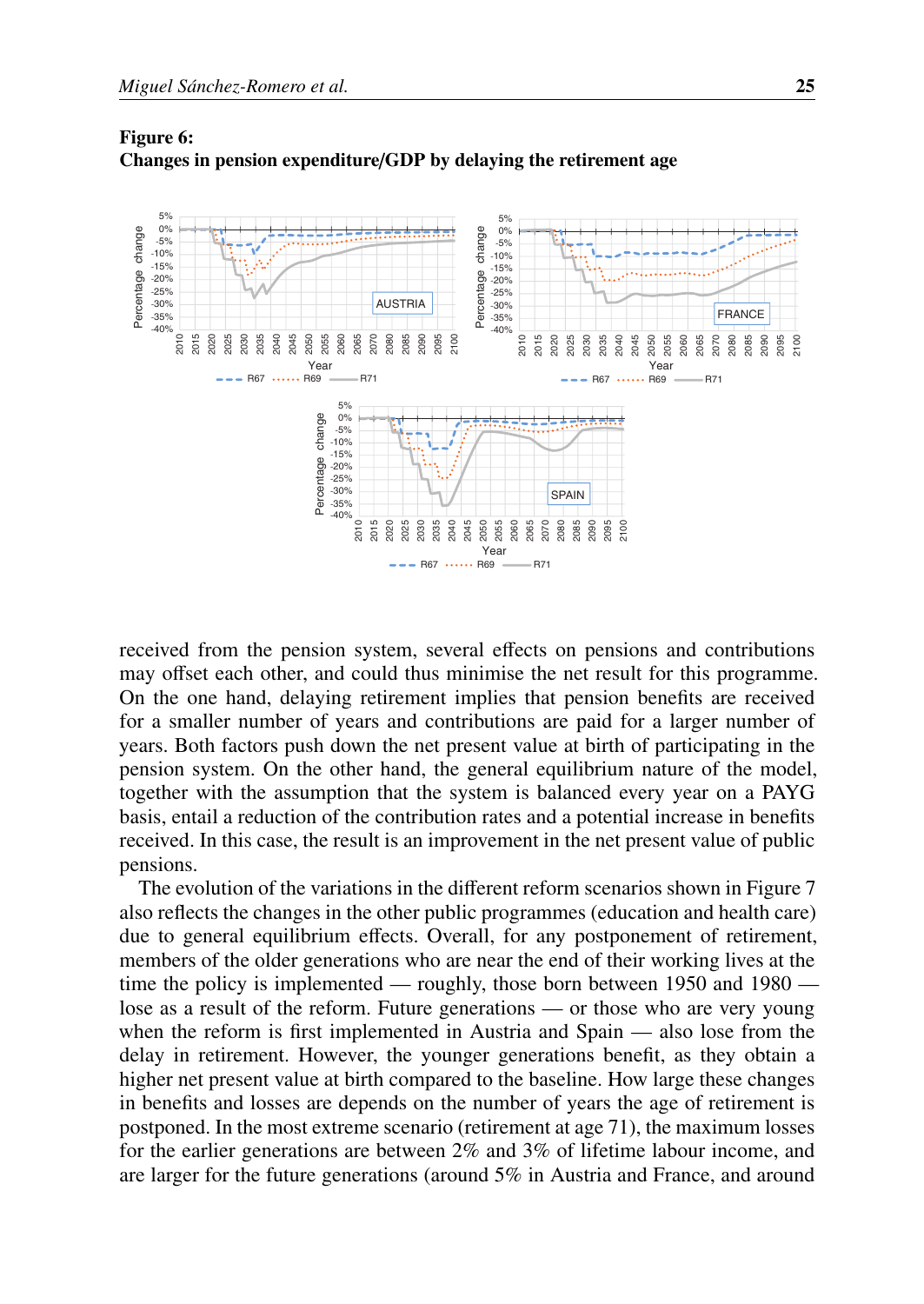

### <span id="page-17-0"></span>Figure 7: Change in net present value of public transfers under different retirement regimes

7% in Spain). The largest gains amount to 3.5% of labour earnings for the 1995 birth cohort in Austria; 5.4% for the 1997 birth cohort in Spain; and 7.1% for the generation born in 2009 in France.

When we compare the three countries, we see differences not only in the levels of maximum gains and losses with respect to the baseline, but in the time paths when these changes occur. In Austria, the generations who gain from the increase in the retirement age are those born from 1980 to 2006 in the age 67 scenario, those born from 1979 to 2009 in the age 69 scenario, and those born from 1979 to 2011 in the age 71 scenario. In France, the corresponding cohorts who gain from the reform are those born from 1985 to 2034 (spreading to 5–6 more years for each additional step in the retirement age increase). In Spain, the corresponding cohorts who benefit from the reform are those born between 1978 and 2013 (1979–2014 and 1979– 2016, respectively). Hence, the benefits of the reform are spread out across more generations in France than in other countries. Recall that the maximum contribution rate for the social security system is set at 35%, and that once that limit is reached, any adjustments that are made must come from reducing pension benefits. Because France is ageing more slowly than the other two countries, this limit is reached later in France (and is never reached in the age 71 scenario), which explains the previous results.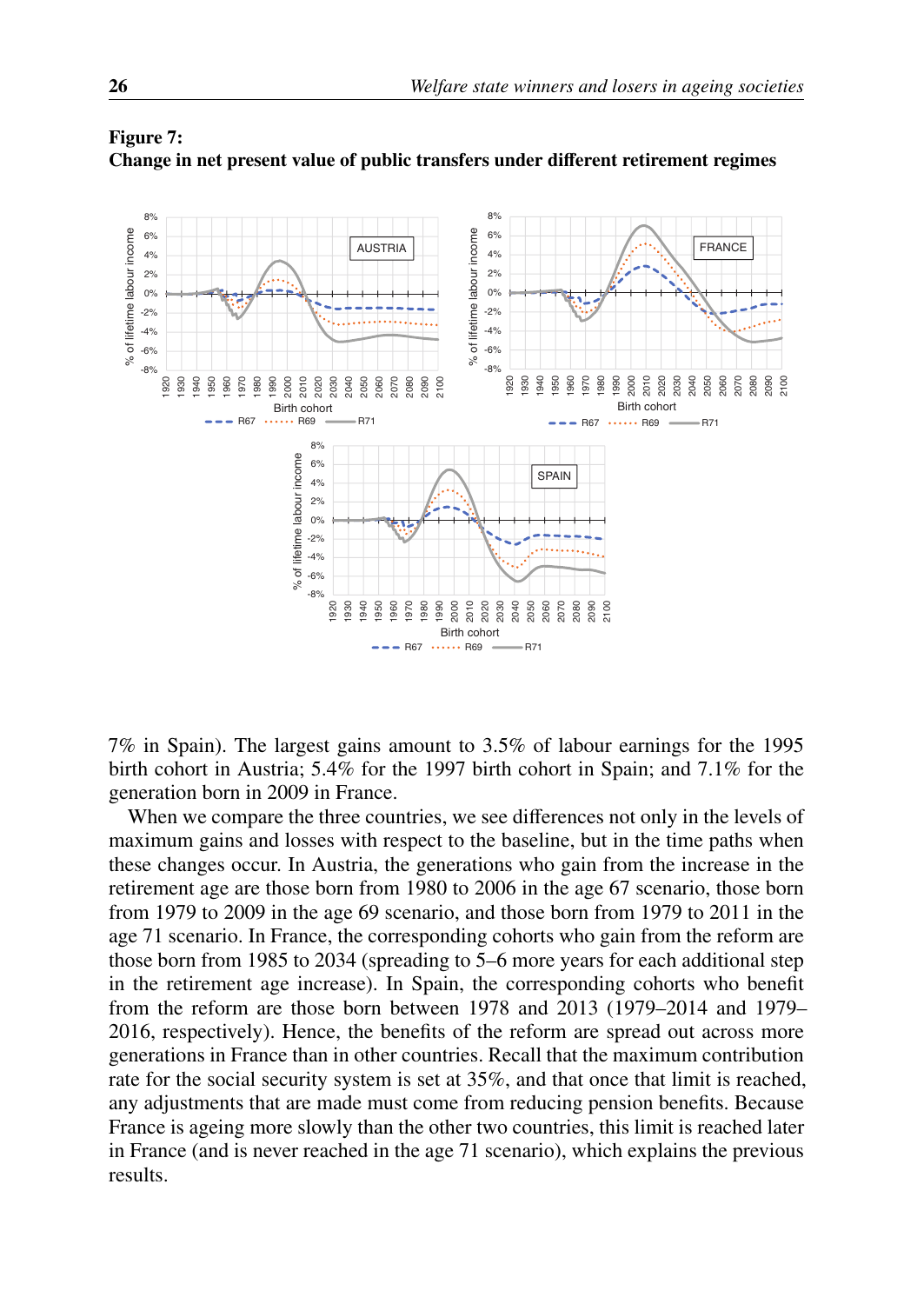| Change in              |      | Tax financing health |                        |        |                   |        |        |  |  |  |
|------------------------|------|----------------------|------------------------|--------|-------------------|--------|--------|--|--|--|
| share of GDP<br>of tax |      |                      | <b>Consumption tax</b> |        | Labour income tax |        |        |  |  |  |
| revenues of            | Year | Austria              | France                 | Spain  | Austria           | France | Spain  |  |  |  |
| Consumption            | 2050 | 5.9                  | 5.9                    | 6.4    | $-4.7$            | $-5.7$ | $-5.4$ |  |  |  |
|                        | 2100 | 7.0                  | 6.5                    | 6.2    | $-5.6$            | $-6.3$ | $-5.4$ |  |  |  |
| Labour                 | 2050 | $-5.1$               | $-4.4$                 | $-4.3$ | 5.6               | 7.3    | 7.5    |  |  |  |
| income                 | 2100 | $-6.0$               | $-4.8$                 | $-4.3$ | 6.9               | 8.2    | 7.7    |  |  |  |
| Capital                | 2050 | $-1.1$               | $-2.1$                 | $-2.5$ | $-1.1$            | $-2.2$ | $-2.5$ |  |  |  |
| <i>n</i> come          | 2100 | $-1.3$               | $-2.2$                 | $-2.5$ | $-1.3$            | $-2.2$ | $-2.5$ |  |  |  |

#### <span id="page-18-1"></span>Table 2:

| Changes in tax rates from financing health using different tax bases |  |  |  |  |
|----------------------------------------------------------------------|--|--|--|--|
|                                                                      |  |  |  |  |

## <span id="page-18-0"></span>4.2 Changing the tax base

While public expenditures mainly flow to children and the elderly, taxes are mostly paid by the working population; although some taxes are paid by children (consumption tax through parents) and the elderly (consumption and capital income tax). This suggests that one way to alleviate the pressures governments are facing as a result of the ageing process is to make changes to the tax bases. As Table [1](#page-7-0) shows, the tax bundle used to finance public health and education differs to some extent in each of the countries in our study. Since this may be among the factors that influence the results we obtained, we developed two alternative scenarios that we use to investigate to what extent the choice of a different tax mix alters our results so far. To keep things simple, we focus on only one public programme, and implement a gradual reform by using one tax base as the funding source, instead of a mix of the three, as we assume in the baseline.

In particular, the policy reform we analyse consists of changing the tax base to finance future health care spending from the year 2020 onwards, and it is implemented progressively over a period of 20 years. We consider two policy options: financing future health expenditures using only taxes on consumption; and, alternatively, using only taxes on labour income. In both policy options, the specific tax rate chosen increases while the other two tax rates decrease. We decided not to use the capital income tax in these counterfactuals because of the high deadweight losses this policy would imply.

Table [2](#page-18-1) reports the percentage change in all tax revenues (of consumption, capital income, and labour income) as a share of GDP and with respect to the baseline as a result of changing the tax base for financing health care. The results are displayed for the years 2050 and 2100; i.e. at two points in time after the reform has been fully carried out and the strongest effects have been realised. If health is financed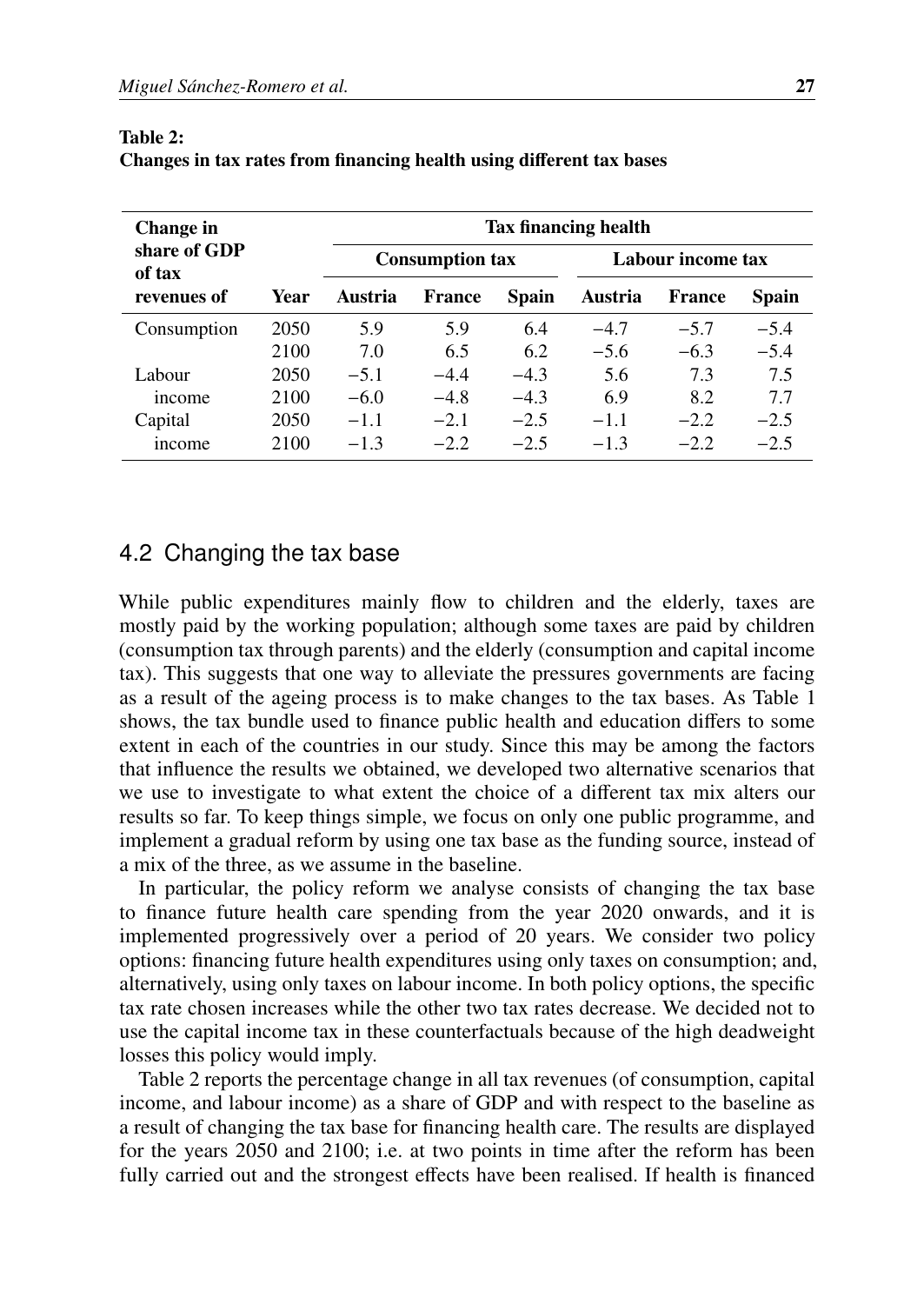by taxing only consumption goods, the corresponding tax revenues on consumption are projected to increase compared to the baseline scenario in which a mix of the three tax bases is used by 5.9% of GDP in Austria and France and by 6.4% of GDP in Spain in 2050. The analogous values in 2100 are somewhat higher for the first two countries and are slightly lower for Spain. Both the capital income and the labour income tax revenues decline relative to the benchmark case in the decades following the full implementation of the reform. The labour income tax revenues decrease from between 4.3% of GDP in Spain to 6.0% of GDP in Austria; while the adjustments in capital income tax revenues are smaller, ranging from 1.1% of GDP in Austria to 2.5% of GDP in Spain.

If health care is financed by taxing only labour income, the increases in tax revenues for this specific tax are slightly lower than in the first reform using consumption taxes in Austria, but are higher in Spain and in France in particular, reaching 8.2% of GDP in 2100. Tax revenues from consumption taxes are reduced by between 4.7% and 6.3% of GDP, with a stronger effect in France. The effects on revenues from capital income are similar to those in the previous scenario.

The effects on the total net present value at birth of pensions, health, and education are shown in Figure [8,](#page-20-0) which displays the changes with respect to the baseline. For all three countries, there are large gains for all generations if public health is financed exclusively through labour income. This is because a tax on labour income depletes more capital per worker than a tax on consumption. As a consequence, the interest rate increases, which gives more weight to transfers received earlier in life (education) than later in life (pensions and health care), and thus increases net benefits. In Austria, these benefits monotonically increase with birth cohorts, and the maximum gains amount to 11.7% of lifetime labour income for the generation born in 2100. In France, the benefits increase up to the 2048 birth cohort (with net gains of 13.5% of lifetime earnings compared to the baseline), and then remain rather constant, reaching 13.8% of lifetime labour income for the last cohort born in 2100. The evolution of net present values is somewhat different in Spain, where a maximum difference of 14% is observed for the generation born in 2011. Thereafter, the difference decreases to 10.2% for the 2042 birth cohort, increases modestly to 11.1% for the 2061 birth cohort, and then decreases again to 9.2% for the 2100 birth cohort.

Alternatively, if the tax base used to finance public health care consists of consumption taxes, the generations born between 1976 and 2023 in Austria gain compared to the baseline. Similarly, the 1972–2047 birth cohorts in France and the 1979–2030 birth cohorts in Spain benefit from this policy scenario. The largest gains are observed for the generations born in 2002–2004 (depending on the country), and are highest in Spain (11% of lifetime earnings) and lowest in Austria (4.9% of lifetime earnings). In France, the maximum gains correspond to 8% of lifetime labour income. The other generations lose, and the future generations in particular. The losses for the 2100 birth cohort amount to 4.6%, 1.6%, and 6.6% of lifetime earnings in Austria, France, and Spain, respectively. The losses for the previous cohorts are much smaller, reaching less than  $1\%$  (in absolute terms) in all cases.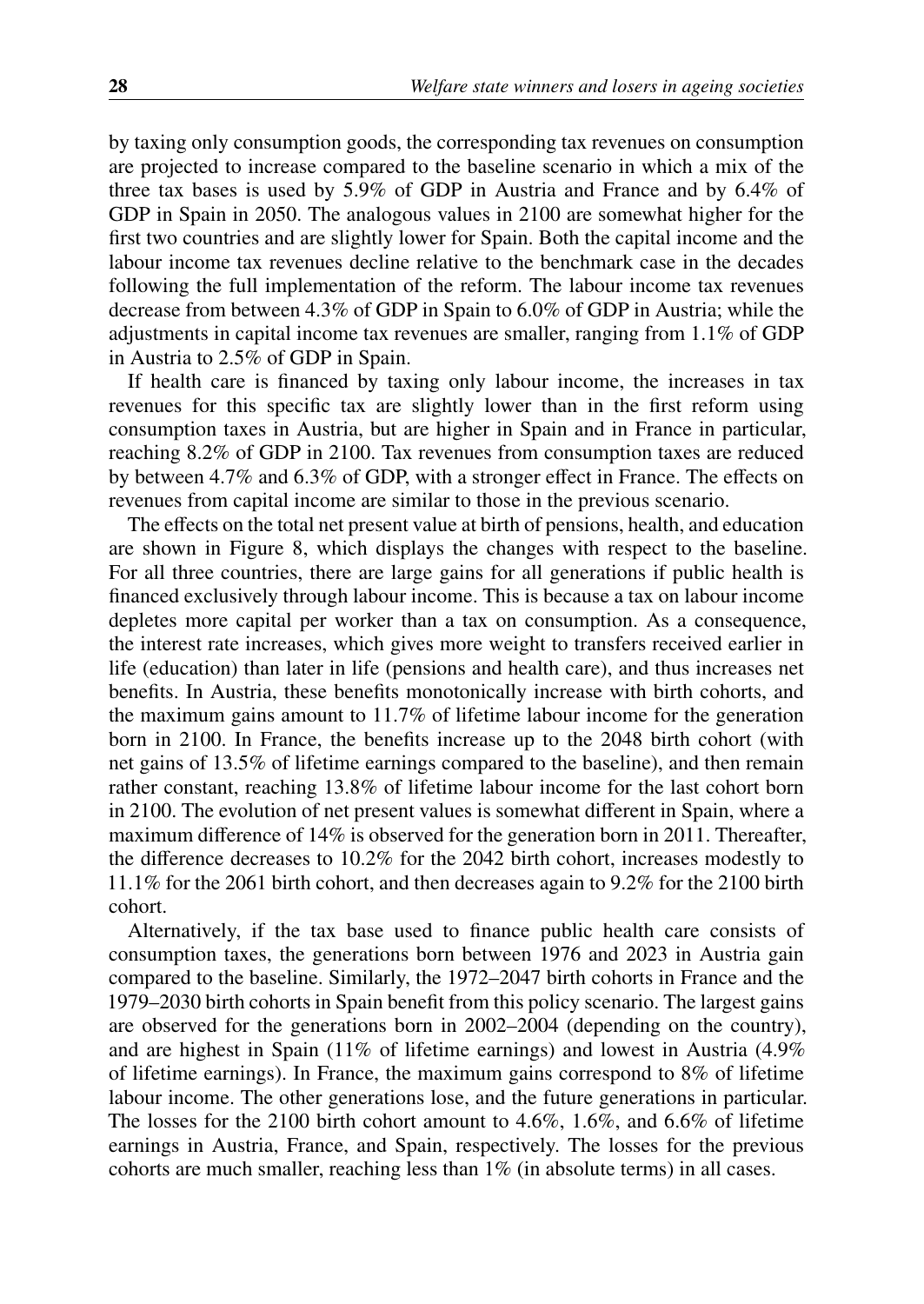#### <span id="page-20-0"></span>Figure 8: Difference in the net present value of public transfers when changing tax bases. Financing health care with consumption taxes (left) and with labour income taxes (right)



### 4.3 Fixed education

One of the most distinguishing features of the model we used to derive the previous results is the degree of heterogeneity with respect to the educational level of the population. There are important differences in the educational composition of workers across countries, which generate diverse patterns of behaviour, and which in turn lead to distinct patterns of economic development.

Table [3](#page-21-0) reports information on the actual and predicted educational composition for several birth cohorts in Austria, France, and Spain. We consider three levels of education based on the UNESCO classification: ISCED 0–2 (lower secondary education or less), ISCED 3–4 (upper secondary education), and ISCED 5+ (tertiary education). The pace of the educational transition differs in each country. The share of the 1980 birth cohort who have attained tertiary education is 44% in France, 24% in Austria, and 33% in Spain. The shares of the 1980 birth cohort with ISCED 0–2 and ISCED 3–4 educational levels are, respectively, 15% and 61% in Austria, 15% and 41% in France, and 28% and 39% in Spain. This pattern reflects the fact that the modern educational system was introduced later in Spain than in Austria and France. These differences between the three countries shrink by 2040, and it is assumed that by the end of the century, all individuals will attain at least upper secondary education. The share of the 2100 birth cohort projected to attain tertiary education is five points higher in France than in Austria, and is two points higher in Austria than in Spain.

In order to assess the impact of education on our results, we develop a scenario in which the educational attainment is held constant. In the experiment, we simulate the effects of stopping the educational transition by fixing the educational levels achieved by the 1980 cohort, who completed their education in the base year.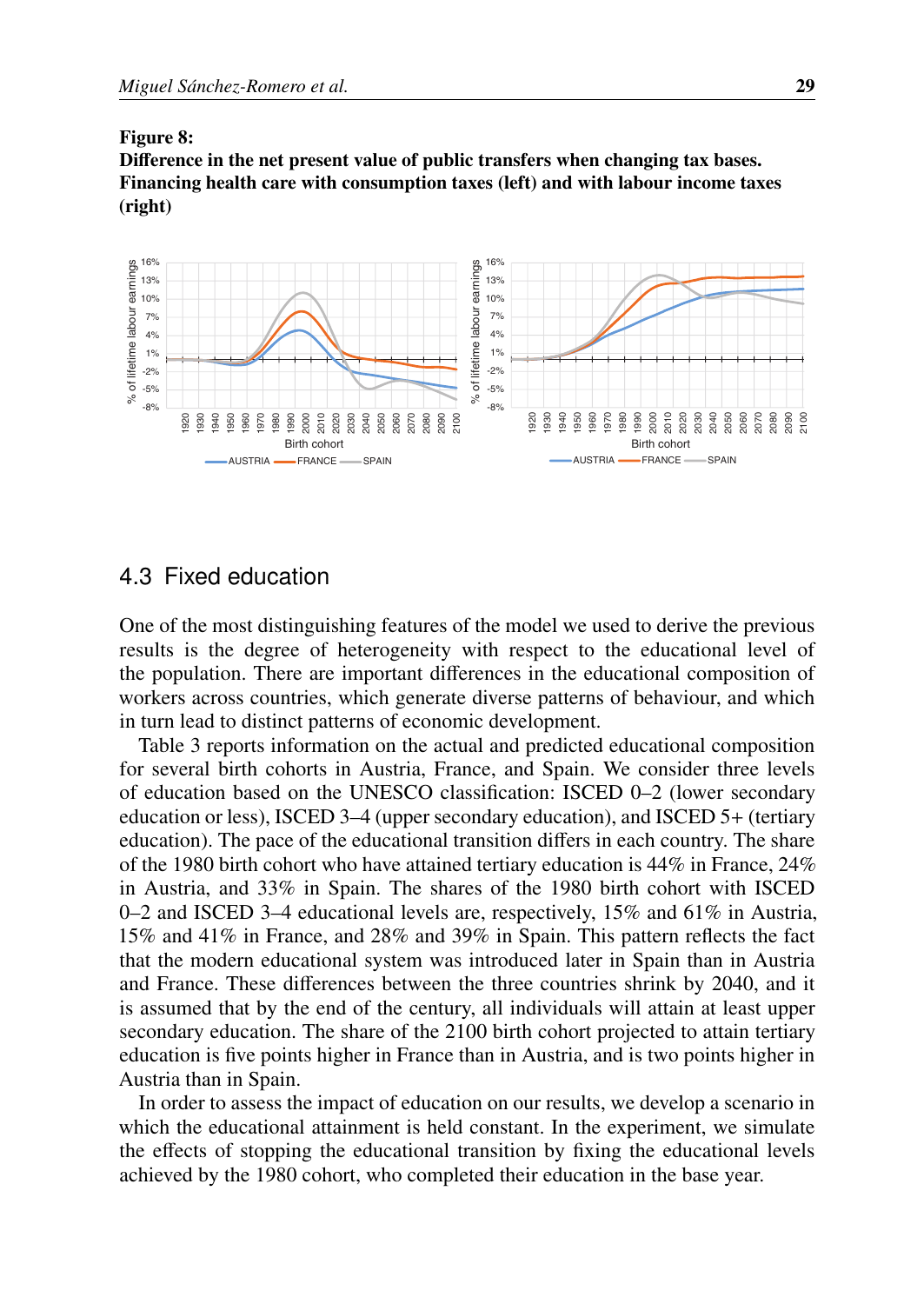| Country                                           | Austria  |     |    | <b>France</b> | <b>Spain</b> |    |          |       |      |
|---------------------------------------------------|----------|-----|----|---------------|--------------|----|----------|-------|------|
| Education level (ISCED) $0-2$ 3-4 5+ $0-2$ 3-4 5+ |          |     |    |               |              |    | $0 - 2$  | $3-4$ | $5+$ |
| <b>Birth cohort</b>                               |          |     |    |               |              |    |          |       |      |
| 1980                                              | 15       | 61  | 24 | 15            | 41           | 44 | 28       | 39    | 33   |
| 2040                                              |          | 30  | 70 | $\theta$      | 23           | 77 |          | 31    | 68   |
| 2100                                              | $\Omega$ | 22. | 78 | $\theta$      | 17           | 83 | $\Omega$ | 24    | 76   |

#### <span id="page-21-0"></span>Table 3:

Percentage of population by educational level by birth cohort in Austria, France, and Spain

Source: WIC Data Explorer (2015).



#### <span id="page-21-1"></span>Figure 9: Difference in net PV of public transfers with fixed education

Figure [9](#page-21-1) shows the impact of the fixed-education scenario on the net present value at birth of public programmes for cohorts born between 1920 and 2100 in Austria, France, and Spain. In all three countries, some cohorts realise net fiscal gains from this scenario (those born between 1952 and 2007 in Austria, between 1949 and 1995 in France, and between 1990 and 20[18](#page-21-2) in Spain), but the positive effects are small.<sup>18</sup> If educational attainment is fixed at the 1980 birth cohort levels, these generations will have to pay lower taxes for the education of their descendants, but they will

<span id="page-21-2"></span><sup>&</sup>lt;sup>18</sup> For the 1954-1975 birth cohorts in Spain, a very small (less than  $0.2\%$ ) positive change in the net present value can be observed.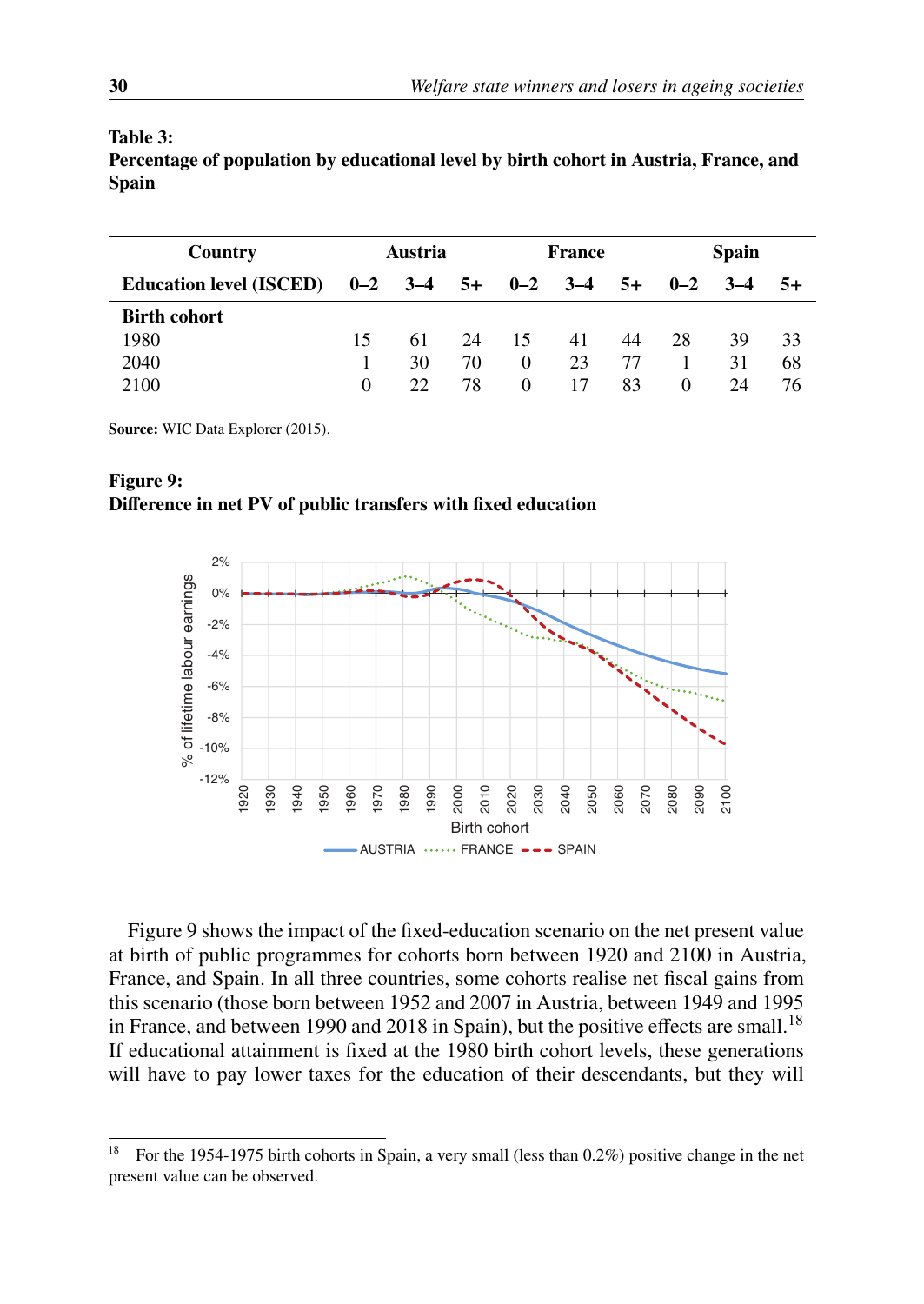also lose some benefits, as they will have received less education. In this case, the former effect dominates. For previous generations, there is little variation with respect to the benchmark scenario. Future generations are projected to lose from the interruption of the educational transition in all three countries, as they will have lower educational levels, and thus will receive lower returns from education in the labour market. The largest losses are in Spain and France. For the cohort born in 2050, the loss in the present value of lifetime labour income is 2.7% in Austria, 3.6% in France, and 3.7% in Spain. For the cohort born in 2100, the corresponding loss is 5.2% in Austria, 6.9% in France, and 9.7% in Spain.

### <span id="page-22-0"></span>**5 Discussion**

In this paper, we have analysed the impact of population ageing on the sustainability of public fiscal policy, and we have explored the implications of several reform scenarios, including a delay in the statutory retirement and a change in the tax base for financing health care expenditures.

We have also described the consequences of having different levels of educational attainment in order to assess the effects of education on the results. The analysis focuses on three European countries (Austria, France, and Spain), which differ in terms of the strength of their demographic transition, their path of development, and the generosity of their welfare state programmes.

The results for sustainability show a drastic increase in the shares of public expenditure to GDP for the three main programmes of the welfare state (pensions, education, and health care). The total expenditures on these programmes range from 26% (Austria), 25% (France), and 19% (Spain) in 2015 to 36–37% in 2050. This shift is mostly driven by the change in the ratio of benefit recipients to taxpayers, which is directly linked to the demographic dependency ratio. The tax adjustments needed to ensure the sustainability of these programmes affect different generations very differently.

Figure [10](#page-23-0) summarises the main results, showing the net present value of public transfers (pensions, education, and health care) for the distinct scenarios. We have included only one of the reform scenarios for delaying the retirement age (namely, the most extreme one in which retirement is postponed from age 65 to age 71; see the red line). The other two simulations (from age 67 to age 69) yielded milder effects in the same direction. We have also included the scenarios in which health care is fully financed through consumption (yellow dotted line) and labour income taxes (solid grey line) in the future; and, finally, the fixed education scenario (dashed green line).

We found that in the three countries, the best scenario for improving the net present value at birth of public transfers is financing health care with labour income taxes. All generations gain from this policy reform. In the scenario in which public health is funded with consumption taxes, the results are less clear, as there are winners and losers from the reform in terms of net present value at birth. In all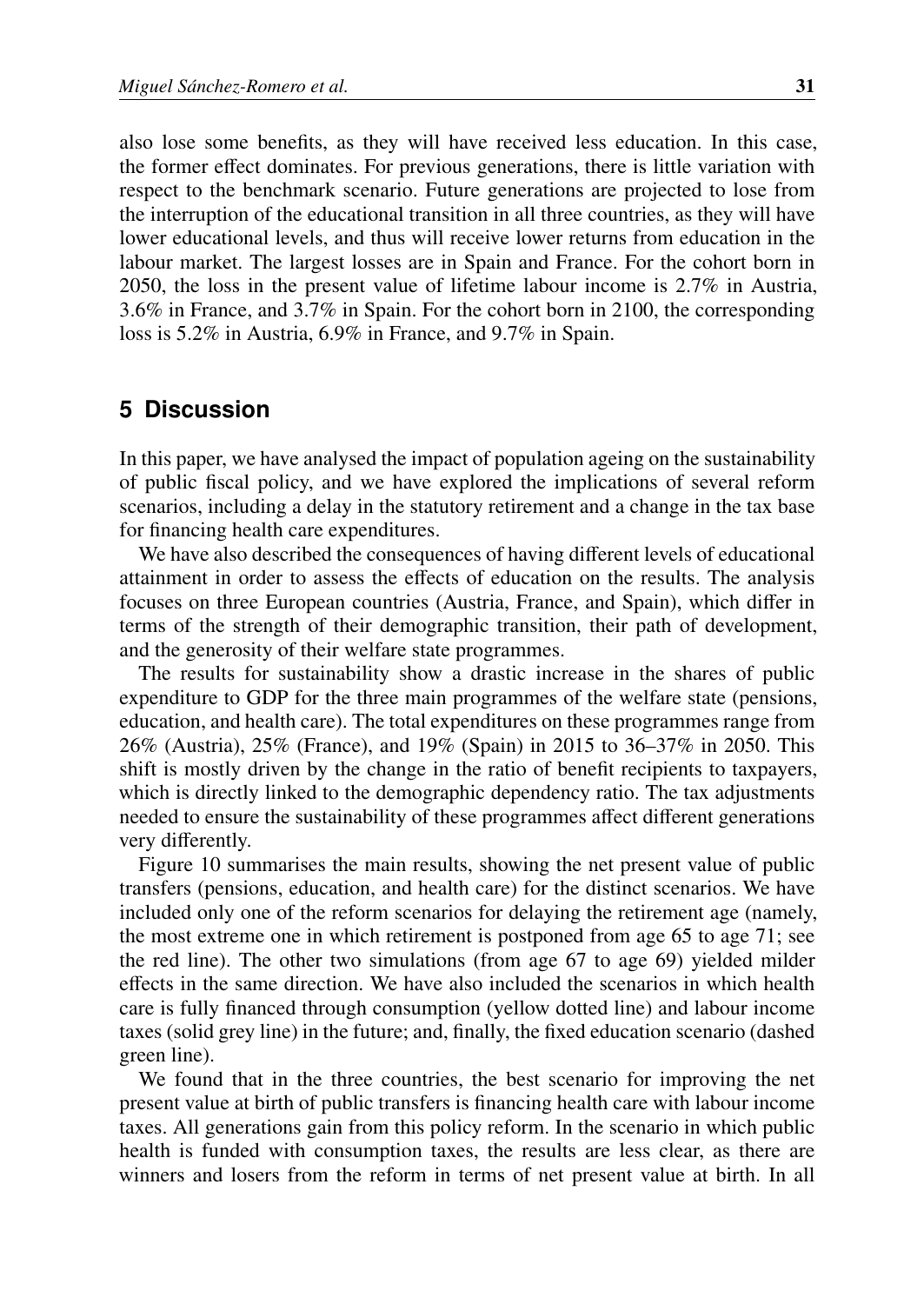

#### <span id="page-23-0"></span>Figure 10: Net present value of public transfers under different scenarios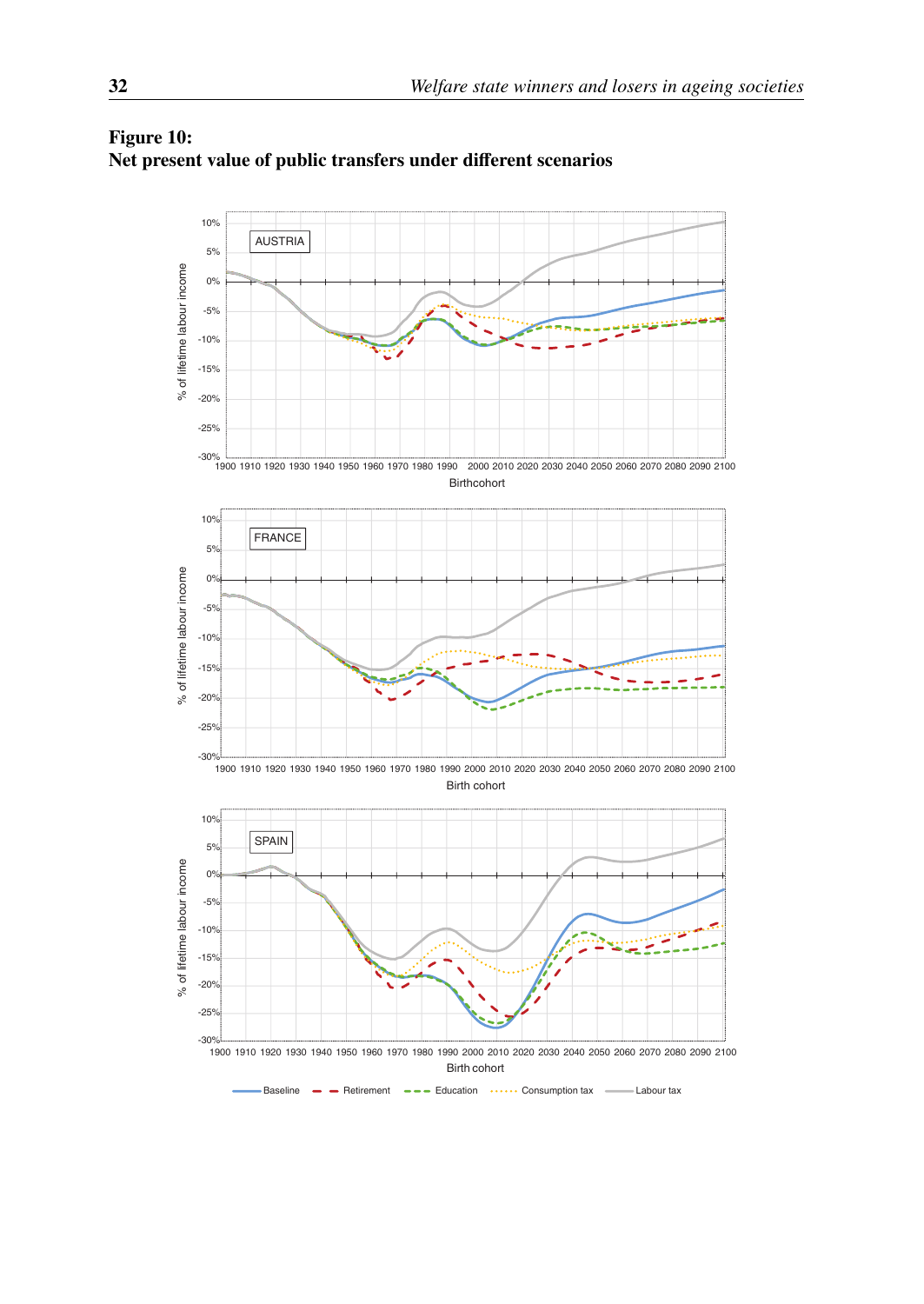of the other scenarios (different from the "labour tax"), we found that the reform is good for some cohorts, but that future generations always lose compared to the baseline.

In terms of intergenerational fairness, our results suggest that Spain is the country in which public policies in the benchmark scenario generate the highest levels of intergenerational redistribution from younger to older individuals, and Austria is the country in which this redistribution effect is minimal. The reforms that involve changing the tax base seem to improve intergenerational fairness in France and in Spain in particular, as they flatten the evolution of present values across cohorts.

## **Acknowledgments**

This project has received institutional support from the European Union's Seventh Framework Programme for research, technological development and demonstration (AGENTA project, grant agreement no: 613247), the Spanish Science and Technology System (Project number ECO2016-78991-R MINECO/FEDER and the *Red de excelencia* SIMBIEN ECO2015-71981-REDT), the Catalan Government Science Network (Project number SGR2014-1257) and the network *Xarxa de Refer`encia en R*+*D*+*I en Economia i Pol´ıtiques P´ubliques* (XREPP).

### **References**

- <span id="page-24-6"></span>Abío, G., C. Patxot, E. Rentería and G. Souto 2015. Taking care of our elderly and our children: Towards a balanced welfare state? In *Family and sustainable development*, eds M. Gas-Aixendri, R. Cavallotti. Thomson Reuters/Aranzadi.
- <span id="page-24-5"></span>Auerbach, A. J. and L. J. Kotlikoff 1987. *Dynamic fiscal policy*. Cambridge: Cambridge University Press.
- <span id="page-24-0"></span>Bommier, A. and R. D. Lee 2003. Overlapping generations models with realistic demography. *Journal of Population Economics* 16(1): 135–160.
- <span id="page-24-3"></span>Bommier, A., R. D. Lee, T. Miller and S. Zuber 2010. Who wins and who loses? Public transfer accounts for US generations born 1850 to 2090. *Population and Development Review* 36(1): 1–26.
- <span id="page-24-4"></span>Bonin, H. 2001. *Generational accounting. Theory and application* (Population economics series). Berlin: Springer.
- <span id="page-24-2"></span>Donehower, G. 2014. Incorporating gender and time use into NTA: National Time Transfer Accounts methodology, Version 4 (unpublished manuscript). Berkeley: University of California at Berkeley, Department of Demography.
- <span id="page-24-1"></span>Gal, R. I. and J. Monostori 2014. Indicators of economic sustainability and intergenerational fairness. Deliverable 6.1, AGENTA project. Download from: http://[www.agenta-project.](http://www.agenta-project.eu/Jacomo/upload/publications/d-6.1-submitted.pdf) eu/Jacomo/upload/publications/[d-6.1-submitted.pdf](http://www.agenta-project.eu/Jacomo/upload/publications/d-6.1-submitted.pdf)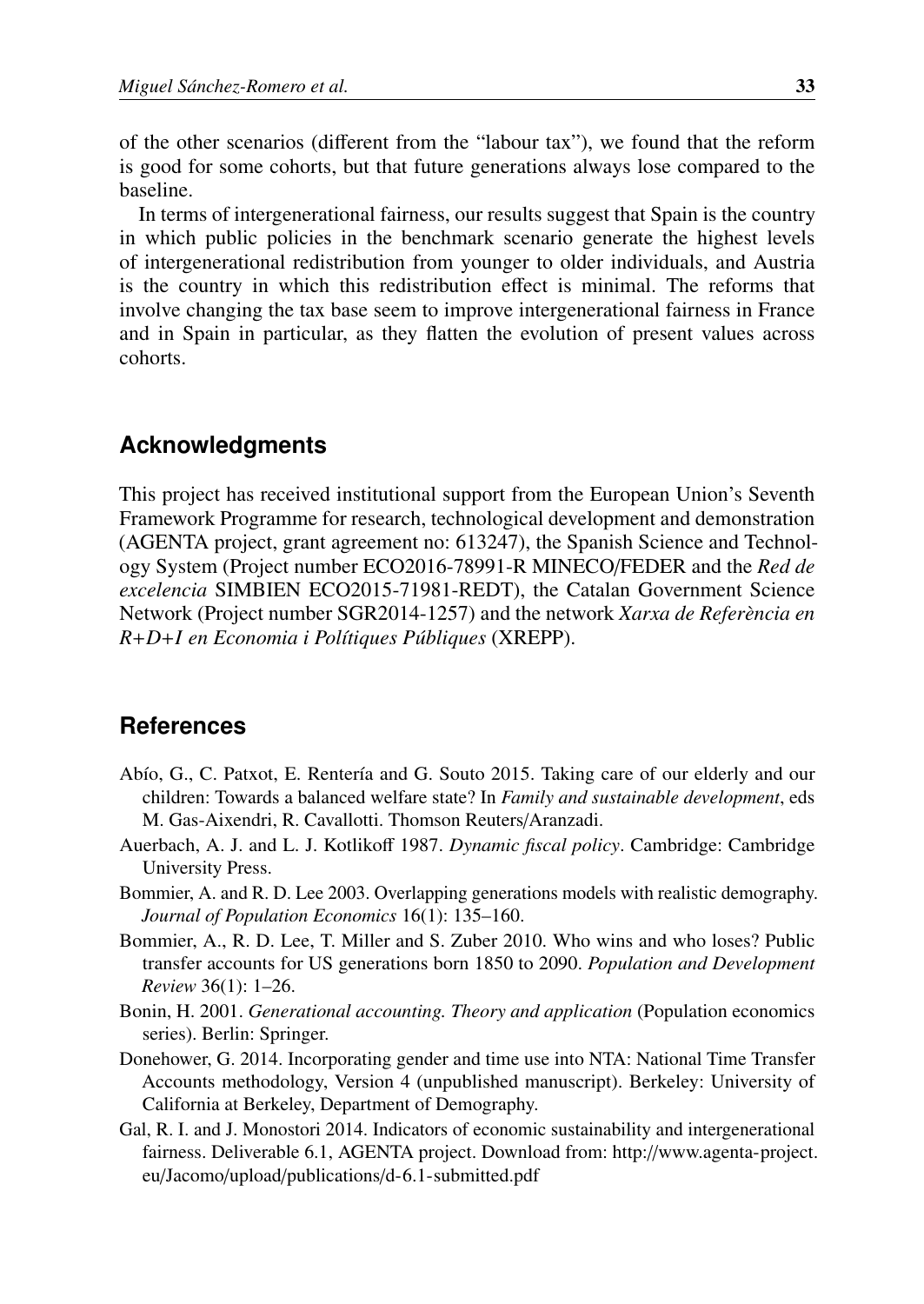- <span id="page-25-6"></span>Istenič. T., A. Šeme, B. Hammer, A. Lotrič Dolinar, and J. Sambt 2016. The European NTA Manual. Deliverable 1.4, AGENTA project. Download from: http://[www.agenta-project.](http://www.agenta-project.eu/en/public-deliverables.htm) eu/en/[public-deliverables.htm.](http://www.agenta-project.eu/en/public-deliverables.htm)
- <span id="page-25-7"></span>Istenič, T., A. Šeme, B. Hammer, A. Lotrič Dolinar and J. Sambt 2017. European National Transfer Accounts. Available at: http://[www.wittgensteincentre.org](http://www.wittgensteincentre.org/ntadata)/ntadata.
- <span id="page-25-11"></span>Lee, R. D. 2016. Macroeconomics, ageing and growth. In *Handbook of the economics of population aging*. Volume 1B, eds J. Piggott and A. Woodland, 59–118. Amsterdam: Elsevier.
- <span id="page-25-0"></span>Lee, R. D. and A. Mason 2011. *Population aging and the generational economy: A global perspective*. Cheltenham UK – Northampton MA: Edward Elgar.
- <span id="page-25-2"></span>Lee, R., D. McCarthy, J. Sefton and J. Sambt 2017. Full generational accounts: What do we give to the next generation? *Population and Development Review* 43(4): 695–720.
- <span id="page-25-9"></span>OECD 2017. Pension spending (indicator). DOI: 10.1787/[a041f4ef-en](http://dx.doi.org/10.1787/a041f4ef-en) (Accessed on November 2017)
- <span id="page-25-10"></span>Patxot, C., E. Rentería, M. Sánchez-Romero and G. Souto 2012. Measuring the balance of government intervention on forward and backward family transfers using NTA estimates: the modified Lee arrows. *International Tax and Public Finance* 19: 442–461.
- <span id="page-25-1"></span>Sánchez-Romero, M., G. Abío and C. Patxot 2017. Overlapping Generations-General Equilibrium (OLG-CGE) Model: Underlying Assumptions and Projections. Deliverable 5.5, AGENTA project. Download from: http://[www.agenta-project.eu](http://www.agenta-project.eu/en/public-deliverables.htm)/en/public-deliverables. [htm](http://www.agenta-project.eu/en/public-deliverables.htm)
- <span id="page-25-5"></span>Sánchez-Romero, M., G. Abío, C. Patxot and G. Souto 2018. Contribution of demography to economic growth. *SERIEs. Journal of the Spanish Economic Association* 9(1): 27–64.
- <span id="page-25-3"></span>UN 2013. *National Transfer Accounts manual: Measuring and analysing the generational economy*. New York: United Nations Population Division, Department of Economics and Social Affairs.
- <span id="page-25-8"></span>Wittgenstein Centre for Demography and Global Human Capital 2015. Wittgenstein Centre Data Explorer Version 1.2. Available at: http://[www.wittgensteincentre.org](http://www.wittgensteincentre.org/dataexplorer)/dataexplorer.
- <span id="page-25-4"></span>Yaari, M. E. 1965. Uncertain Lifetime, Life Insurance, and the Theory of the Consumer. *The Review of Economic Studies* 32(2): 137–150.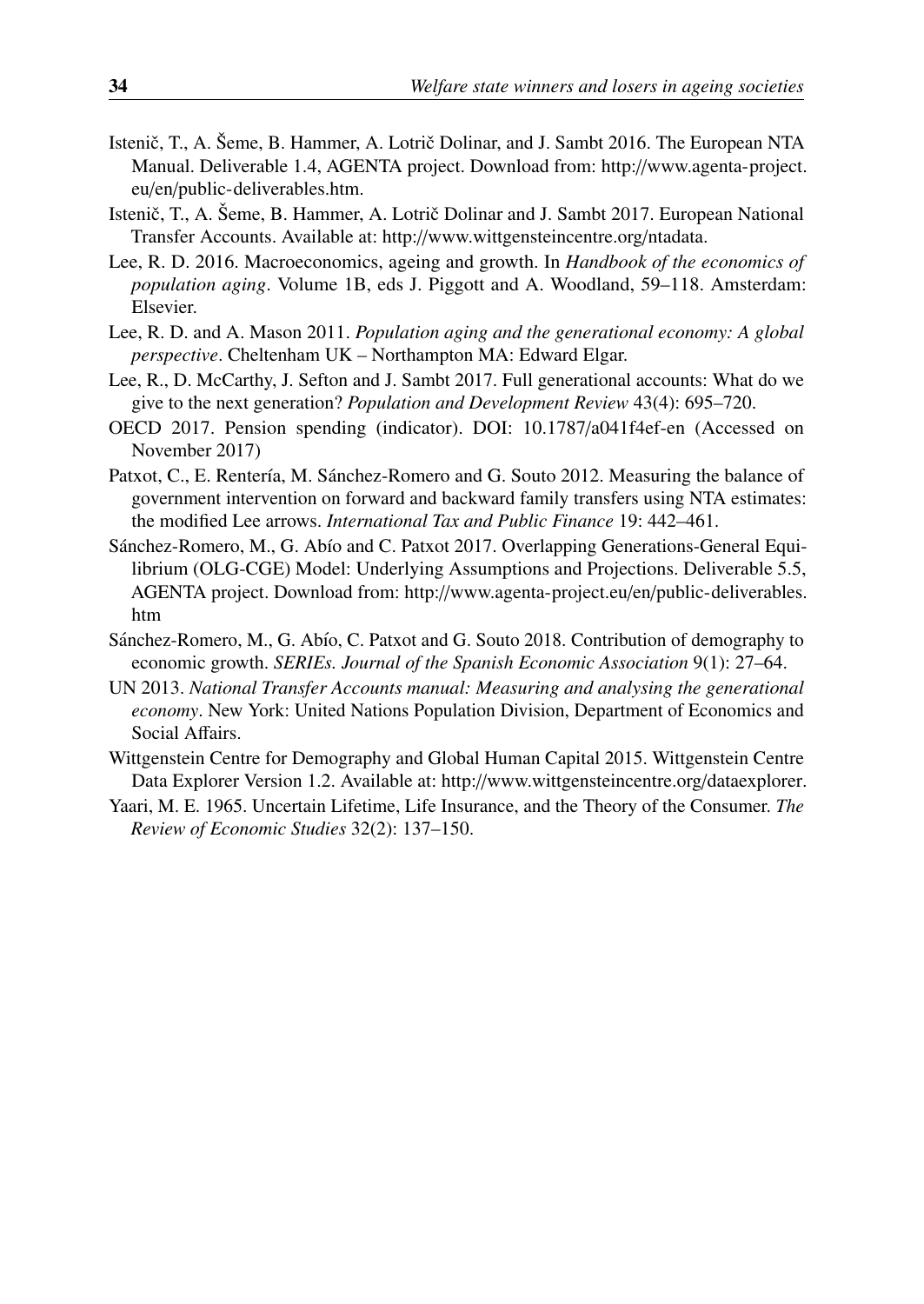## <span id="page-26-1"></span>Appendix: Key inputs of the projection model

#### Figure A.1:

NTA age cross-sectional profiles of public education expenditure by educational level for Austria, France, and Spain (year 2010)



Source: Istenič et al. (2016, 2017) and author's calculations.

#### <span id="page-26-0"></span>Figure A.2:

#### NTA age cross-sectional profiles (year 2010) and demographic dependency ratio for Austria, France, and Spain



Source: (a-b) Istenič et al. (2016, 2017); (c) author's calculations following European Commission (2018) assumptions.